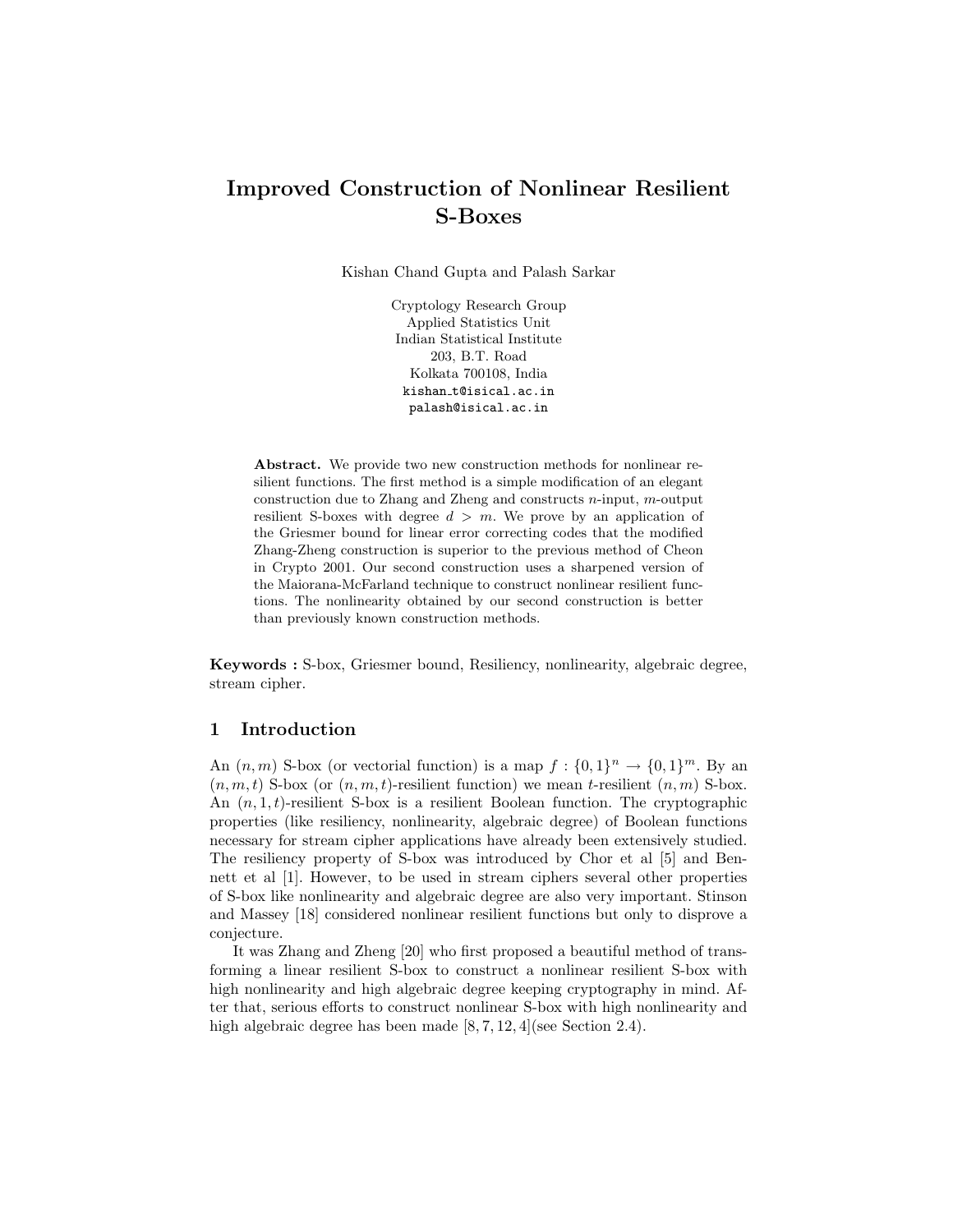The current state-of-art in resilient S-box design can be classified into the following two approaches.

- 1. Construction of  $(n, m, t)$ -resilient functions with very high nonlinearity.
- 2. Construction of  $(n, m, t)$ -resilient functions with degree  $d > m$  and high nonlinearity.

The first problem has been studied in  $[20, 8, 7, 12]$ . The currently best known results are obtained using the construction described in [12], though in certain cases, for small number of variables, the search technique of [7] yields better results. The second problem has been less studied. To the best of our knowledge, the only known construction which provides functions of the second type is due to Cheon [4].

In this paper, we first prove that the correlation immunity of a resilient function is preserved under composition with an arbitrary Boolean function. This property is useful for possible application of resilient S-boxes in designing secure stream ciphers. Our main contribution consists of two different constructions for the above two classes of problems. In both cases our results provide significant improvement over all previous methods.

The construction for the second problem is a simple modification of the Zhang-Zheng method [20]. To get algebraic degree  $d > m$ , we start with an [n, d+  $1, t + 1$  code. Then we apply Zhang-Zheng construction to obtain a nonlinear S-box. Finally we drop  $d+1-m$  output columns to obtain an  $(n, m, t)$ -resilient S-box (see Section 4). This simple modification is powerful enough to improve upon the best known construction with algebraic degree greater than  $m$  [4]. This clearly indicates the power of the original Zhang-Zheng construction. Our contribution is to apply the Griesmer bound for linear error correcting codes to prove that the modified Zhang-Zheng construction is superior to the best known construction [4]. We know of no other work where such a provable comparison of construction has been presented.

The Maiorana-McFarland technique is a well known method to construct nonlinear resilient functions. The idea is to use affine functions on small number of variables to construct nonlinear resilient functions on larger number of variables. We provide a construction to generate functions of the first type using a sharpened version of the Maiorana-McFarland method. For Boolean functions, the Maiorana-McFarland technique to construct resilient functions was introduced by Camion et al [2]. Nonlinearity calculation for the construction was first performed by Seberry, Zhang and Zheng [16]. This technique was later sharpened by Chee et al [3] and Sarkar-Maitra [15]. For S-boxes this technique has been used by [7] and [12], though [7] uses essentially a heuristic search technique. Here we develop and sharpen the technique of affine function concatenation to construct nonlinear resilient S-boxes. This leads to significant improvement in nonlinearity over that obtained in [12]. Thus we obtain better results than [12] which currently provides the best known nonlinearity results for most choices of input parameters  $n, m, t$ .

The paper is organized as follows. Section 2 provides basic definitions, notations, theory needed and a quick review of recent construction. In Section 3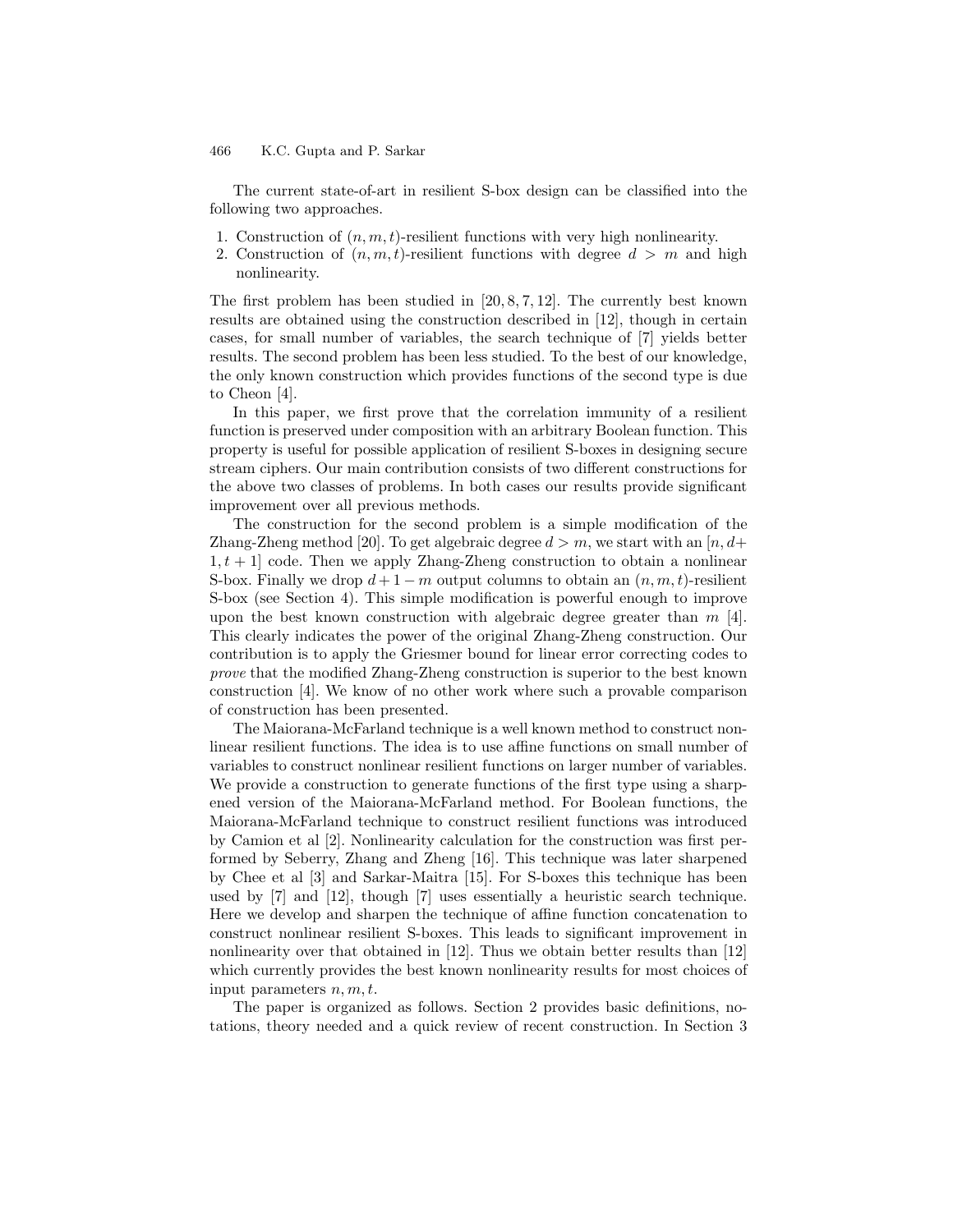we prove the composition theorem. Section 4 provides modified Zhang-Zheng construction and some theorems to prove its advantage over Cheon construction. Section 5 provide some definitions and theory needed in that section. It also provides a construction by which we get  $(n, m, t)$ -resilient S-box with nonlinearity greater than the nonlinearity obtained in [12] which is known to be best till date. In Section 6 we compare modified Zhang-Zhang construction with Cheon construction, and also compare Construction-I of Section 5 with Pasalic and Maitra construction [12]. Section 7 concludes this paper.

# 2 Preliminaries

This section has four parts. We cover preliminaries on Boolean functions and S-boxes in Sections 2.1 and 2.2 respectively. In Section 2.3, we mention the coding theory result that we require. In Section 2.4, we summarize the previous construction results.

### 2.1 Boolean Functions

Let  $F_2 = GF(2)$ . We consider the domain of a Boolean function to be the vector space  $(F_2^n, \oplus)$  over  $F_2$ , where  $\oplus$  is used to denote the addition operator over both  $F_2$  and the vector space  $F_2^n$ . The inner product of two vectors  $u, v \in F_2^n$  will be denoted by  $\langle u, v \rangle$ . The weight of an *n*-bit vector u is the number of ones in u and will be denoted by  $wt(u)$ . The (Hamming) distance between two vectors  $x = (x_1, x_2, \dots, x_n)$  and  $y = (y_1, y_2, \dots, y_n)$  is the number of places where they differ and is denoted by  $d(x, y)$ . The Walsh Transform of an *m*-variable Boolean function g is an integer valued function  $W_g: \{0,1\}^m \to [-2^m, 2^m]$  defined by (see [9, page 414])

$$
W_g(u) = \sum_{w \in F_2^m} (-1)^{g(w) \oplus \langle u, w \rangle}.
$$
 (1)

The Walsh Transform is called the spectrum of  $g$ . The inverse Walsh Transform is given by

$$
(-1)^{g(u)} = \frac{1}{2^m} \sum_{w \in F_2^m} W_g(w) (-1)^{\langle u, w \rangle}.
$$
 (2)

An *m*-variable function is called *correlation immune* of order  $t$  (*t*-CI) if  $W<sub>g</sub>(u)$  = 0 for all u with  $1 \leq wt(u) \leq t$  [17, 19]. Further the function is balanced if and only if  $W_q(0) = 0$ . A balanced t-CI function is called t-resilient. For even n, an *n*-variable function f is called *bent* if  $W_f(u) = \pm 2^{\frac{n}{2}}$ , for all  $u \in F_2^n$  (see [14]). This class of functions is important in both cryptography and coding theory.

A parameter of fundamental importance in cryptography is the non-linearity of a function (see [9]). This is defined to be the distance from the set of all affine functions. It is more convenient to define it in terms of the spectrum of a Boolean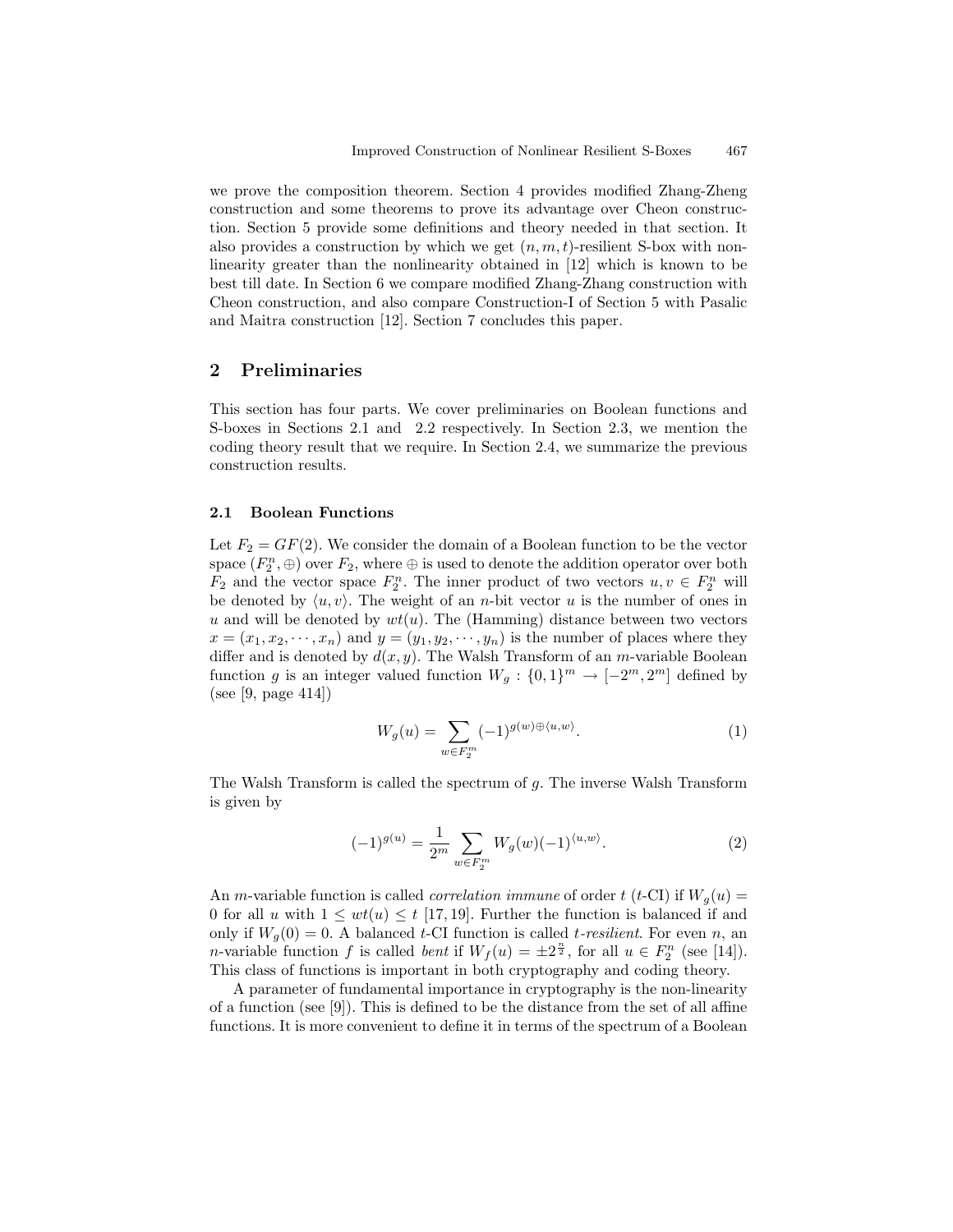function. The non-linearity  $nl(f)$  of an *n*-variable Boolean function f, is defined as

$$
nl(f) = 2^{n-1} - \frac{1}{2} \max_{u \in F_2^n} |W_f(u)|.
$$

For even  $n$ , bent functions achieve the maximum possible nonlinearity.

A Boolean function g can be uniquely represented by a multivariate polynomial over  $F_2$ . The degree of the polynomial is called the algebraic degree or simply the degree of g.

#### 2.2 S-Boxes

An  $(n, m)$  S-box (or vectorial function) is a map  $f : \{0, 1\}^n \to \{0, 1\}^m$ . Let  $f: \{0,1\}^n \to \{0,1\}^m$  be an S-box and  $g: \{0,1\}^m \to \{0,1\}$  be an m-variable Boolean function. The composition of g and f, denoted by  $g \circ f$  is an n-variable Boolean function defined by  $(q \circ f)(x) = q(f(x))$ . An  $(n, m)$  S-box f is said to be t-CI, if  $q \circ f$  is t-CI for every non-constant m-variable linear function  $q$  (see [20]). Further, if f is balanced then f is called t-resilient. (The function f is said to be balanced if  $q \circ f$  is balanced for every non-constant m-variable linear function g ). By an  $(n, m, t)$  S-box we mean t-resilient  $(n, m)$  S-box. Let f be an  $(n, m)$ S-box. The nonlinearity of f, denoted by  $nl(f)$ , is defined to be

 $nl(f) = \min\{nl(g \circ f) : g \text{ is a non-constant } m\text{-variable linear function }\}.$ Similarly the algebraic degree of f, denoted by  $deg(f)$ , is defined to be

 $deg(f) = \min\{deg(g \circ f) : g \text{ is a non-constant } m\}$ -variable linear function  $\}$ .

We will be interested in  $(n, m)$  S-boxes with maximum possible nonlinearity. If  $n = m$ , the S-boxes achieving the maximum possible nonlinearity are called maximally nonlinear  $[6]$ . If n is odd, then maximally nonlinear S-boxes have nonlinearity  $2^{n-1} - 2^{\frac{n-1}{2}}$ . For even n, it is possible to construct  $(n, m)$  S-boxes with nonlinearity  $2^{n-1} - 2^{\frac{n}{2}}$ , though it is an open question whether this value is the maximum possible.

An  $(n, m)$  S-box with nonlinearity  $2^{n-1} - 2^{\frac{n}{2}-1}$  is called perfect nonlinear S-box. Nyberg [10] has shown that perfect nonlinear functions exist if and only if n is even and  $n \geq 2m$ . For odd  $n \geq 2m$ , it is possible to construct S-boxes with nonlinearity  $2^{n-1} - 2^{\frac{n-1}{2}}$ .

If we fix an enumeration of the set  $\{0,1\}^n$ , then an  $(n,m)$  S-box  $f$  is uniquely defined by a  $2^n \times m$  matrix  $M_f$ . Given a sequence of S-boxes  $f_1, \dots, f_k$ ; where  $f_i$  is an  $(n_i, m)$  S-box we define the *concatenation* of  $f_1, \dots, f_k$  to be the matrix

$$
M = \begin{bmatrix} M_{f_1} \\ M_{f_2} \\ \vdots \\ M_{f_k} \end{bmatrix}.
$$

If  $2^{n_1} + \cdots + 2^{n_k} = 2^n$  for some *n*, then the matrix *M* uniquely defines an  $(n, m)$ S-box f. In this case we say f is the *concatenation* of  $f_1, \dots, f_k$ .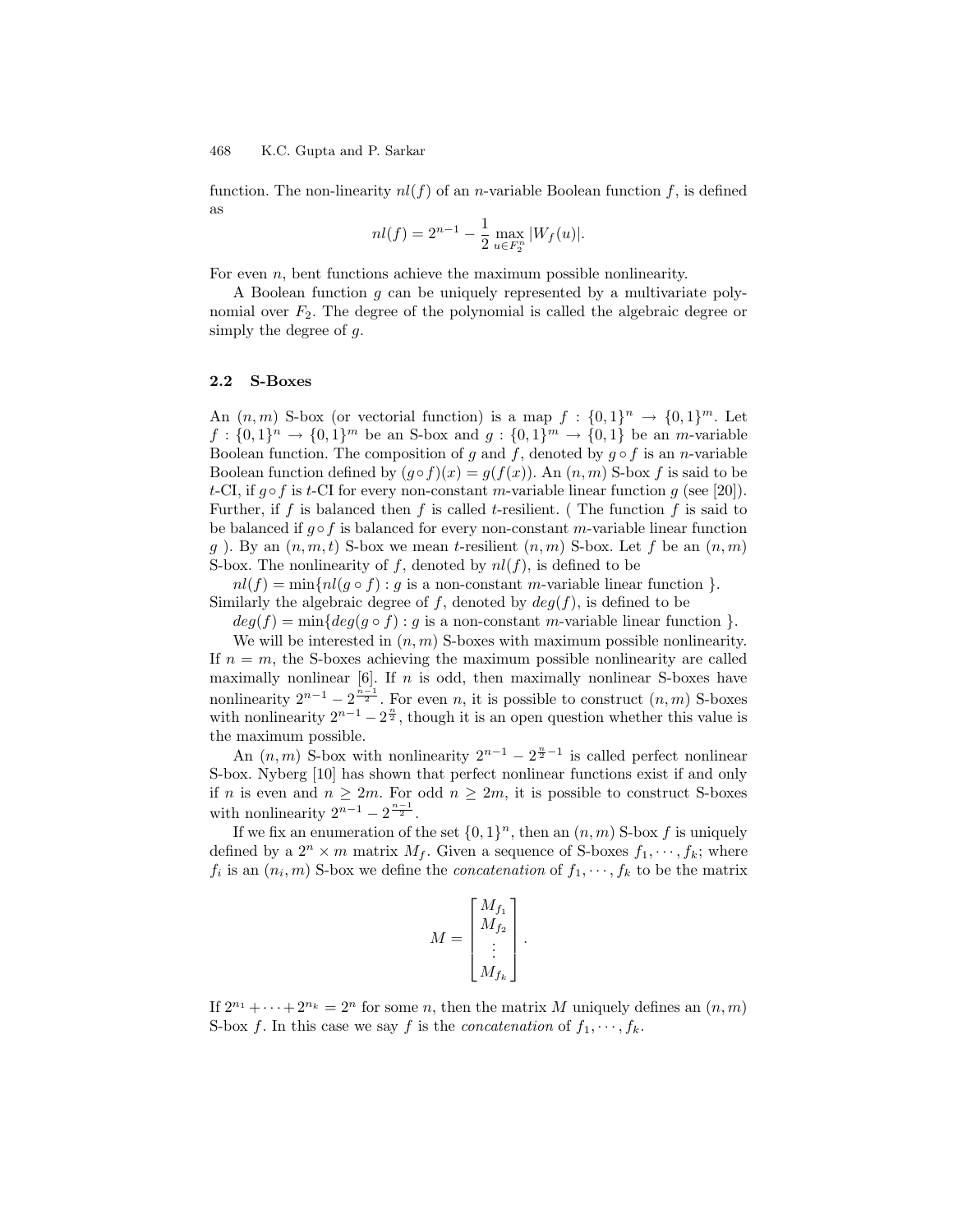### 2.3 Coding Theory Results

We will use some standard coding theory results and terminology all of which can be found in [9]. An  $[n, k, d]$  binary linear code is a subset of  $F_2^n$  which is a vector space of dimension k over  $F_2$  having minimum distance d. We here mention the Griesmer bound (see [9, page 546]). For an  $[n, k, d]$  linear code let  $N(k, d) =$  length of the shortest binary linear code of dimension k and minimum distance d.

The Griesmer bound states (see [9, page 547])

$$
N(k,d) \ge \sum_{i=0}^{k-1} \left\lceil \frac{d}{2^i} \right\rceil. \tag{3}
$$

We say that the parameters  $n, k, d$  satisfy the Griesmer bound with equality if  $n = \sum_{i=0}^{k-1} \left[\frac{d}{2^i}\right]$ . There is a general construction (see [9, page 550]) which gives  $u = \sum_{i=0}^{\infty} \frac{1}{2^i}$ . There is a general construction (see [5, page 500]) which gives<br>large class of codes meeting the Griesmer bound with equality. Given d and k, define  $s = \lceil \frac{d}{2^{k-1}} \rceil$  and  $d = s2^{k-1} - \sum_{i=1}^{p} 2^{u_i-1}$  where  $k > u_1 > \cdots > u_p \ge 1$ . Given d and k, there is an  $[n = s(2^k - 1) - \sum_{i=1}^p (2^{u_i} - 1), k, d]$  code meeting the Griesmer bound with equality if  $\sum_{i=1}^{\min(s+1,p)} u_i \leq sk$  (see [9, page 552]). This condition is satisfied for most values of  $d$  and  $k$ .

### 2.4 Some Recent Constructions

Here we summarize the previous construction results.

- 1. Zhang and Zheng [20]: This is the first paper to provide an elegant general construction of nonlinear resilient S-boxes. The main result proved is the following [20, Corollary 6]. If there exists a linear  $(n, m, t)$ -resilient function, then there exists a nonlinear  $(n, m, t)$ -resilient function with algebraic degree  $(m-1)$  and nonlinearity  $\geq (2^{n-1} - 2^{n - \frac{m}{2}})$ .
- 2. Kurosawa, Satoh and Yamamoto [8, Theorem 18]: For any even l such that  $l \geq 2m$ , if there exists an  $(n-l, m, t)$ -resilient function, then there exists an  $(n, m, t)$ -resilient function, whose nonlinearity is at least  $2^{n-1} - 2^{n-\frac{1}{2}-1}$ .
- 3. Johansson and Pasalic [7]: They use a linear error correcting code to build a matrix A of small affine functions. Resiliency and nonlinearity is ensured by using non-intersecting codes along with the matrix A. The actual nonintersecting codes used were obtained by a heuristic search technique. It becomes difficult to carry out this search technique for  $n > 12$ .
- 4. Pasalic and Maitra [12]: They use the matrix A of the previous method (3) along with highly nonlinear functions for their construction. The nonlinearity obtained is higher than the previous methods, except in certain cases, where the search technique of (3) yields better results.
- 5. Cheon [4, Theorem 5]: Uses linearized polynomial to construct nonlinear resilient function. The nonlinearity calculation is based on Hasse-Weil bound for higher genus curves. The main result is the following. If there exists  $[n, m, t]$  linear code then for any non-negative integer D there exists a  $(n +$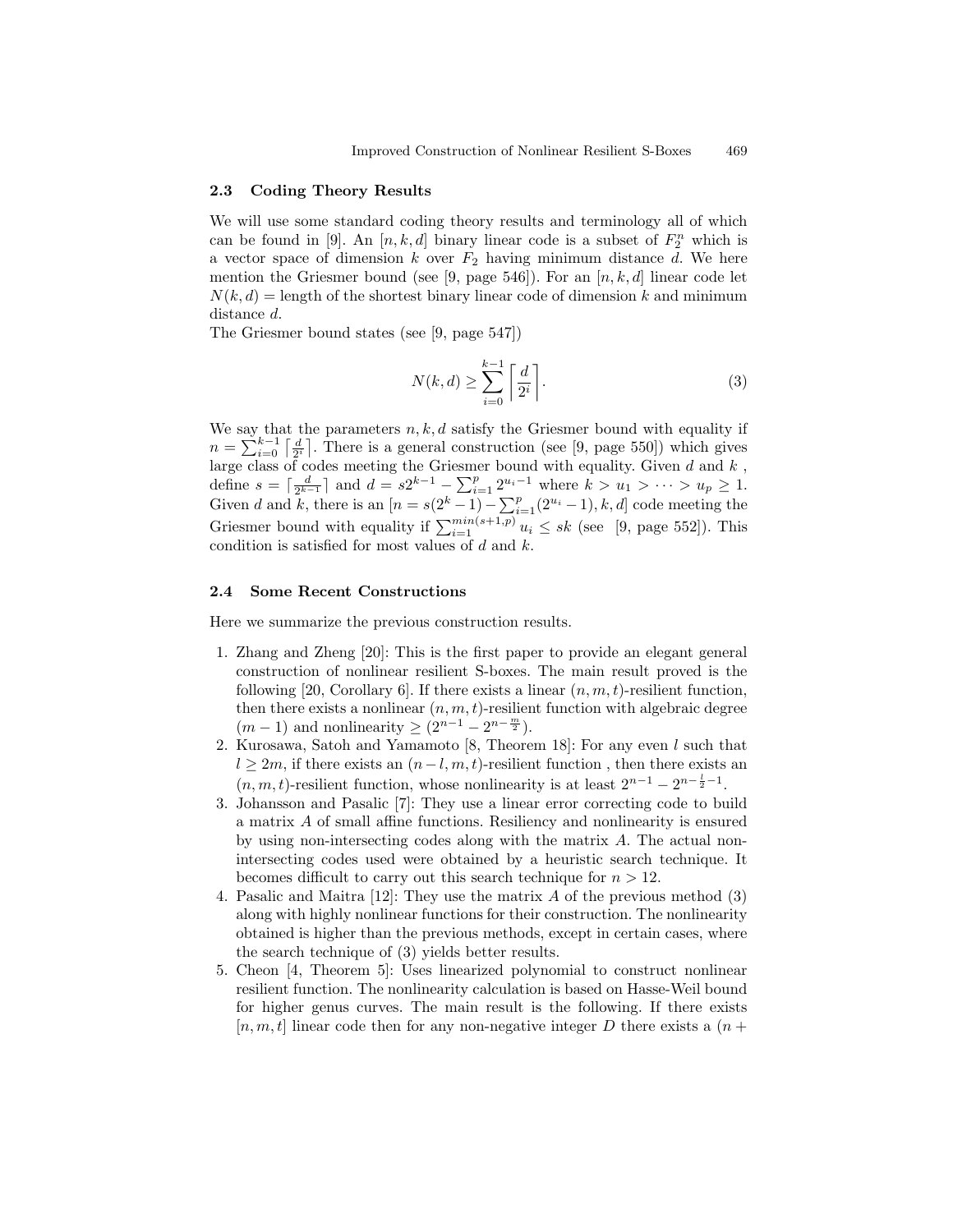$D+1, m, t-1$ )-resilient function with algebraic degree D and nonlinearity at least  $(2^{n+D} - 2^n \lfloor \sqrt{2^{n+D+1}} \rfloor + 2^{n-1})$ . To date, this is the only construction which provides  $(n, m, t)$  nonlinear resilient S-boxes with degree greater than  $m$ .

# 3 A Composition Theorem for S-boxes

We consider the composition of an  $(n, m)$  S-box and an *m*-variable Boolean function. The following result describes the Walsh Transform of the composition.

**Theorem 1.** Let  $f: \{0,1\}^n \to \{0,1\}^m$  and  $g: \{0,1\}^m \to \{0,1\}$ . Then for any  $w \in F_2^n$ ,

$$
W_{(g \circ f)}(w) = \frac{1}{2^m} \sum_{v \in F_2^m} W_g(v) W_{(l_v \circ f)}(w)
$$

where  $l_v = \langle v, x \rangle$  and  $(l_v \circ f)(x) = \langle v, f(x) \rangle$ .

*Proof.* By Equation 2, we have  $(-1)^{g(x)} = \frac{1}{2^n}$  $2^m$  $\sum$  $w \in F_2^m$  $W_g(w)(-1)^{< w,x>}$ .

Hence ,

$$
(-1)^{(g \circ f)(x)} = (-1)^{g(f(x))} = \frac{1}{2^m} \sum_{v \in F_2^m} W_g(v)(-1)^{\langle v, f(x) \rangle}
$$

$$
= \frac{1}{2^m} \sum_{v \in F_2^m} W_g(v)(-1)^{(l_v \circ f)(x)}.
$$

By Equation 1 , we have

$$
W_{g \circ f}(w) = \sum_{x \in F_2^n} (-1)^{(g \circ f)(x) \oplus \langle w, x \rangle} = \frac{1}{2^m} \sum_{x \in F_2^n} \sum_{v \in F_2^m} W_g(v) (-1)^{(l_v \circ f)(x) \oplus \langle w, x \rangle}
$$
  
= 
$$
\frac{1}{2^m} \sum_{v \in F_2^m} W_g(v) \sum_{x \in F_2^n} (-1)^{(l_v \circ f)(x) \oplus \langle w, x \rangle} = \frac{1}{2^m} \sum_{v \in F_2^m} W_g(v) W_{(l_v \circ f)}(w) \square
$$

**Corollary 1.** Let  $f : \{0,1\}^n \to \{0,1\}^m$  be a balanced S-box. Let g be an mvariable Boolean function. Then  $(g \circ f)$  is balanced if and only if g is balanced.

*Proof.* Since f is balanced,  $W_{(l_v \circ f)}(w) = 0$  for all nonzero  $v \in F_2^m$ . Thus  $W_{g \circ f}(0) = \frac{1}{2^m} W_g(0) 2^m = W_g(0)$ .

**Remark:** It is possible for  $(g \circ f)$  to be balanced even when either only f is unbalanced or both  $f$  and  $g$  are unbalanced. We present examples for these cases. Let  $f: \{0,1\}^3 \to \{0,1\}^2$  be an unbalanced S-box and  $f_1, f_2$  are component functions.

(a) Let  $f_1(x_1, x_2, x_3) = x_1 \oplus x_2 \oplus x_1x_2 \oplus x_1x_3 \oplus x_1x_2x_3$  and  $f_2(x_1, x_2, x_3) =$  $x_2 \oplus x_1x_2 \oplus x_2x_3 \oplus x_1x_3 \oplus x_1x_2x_3$  and  $g(x_1, x_2) = x_1 \oplus x_2$ . Here f is unbalanced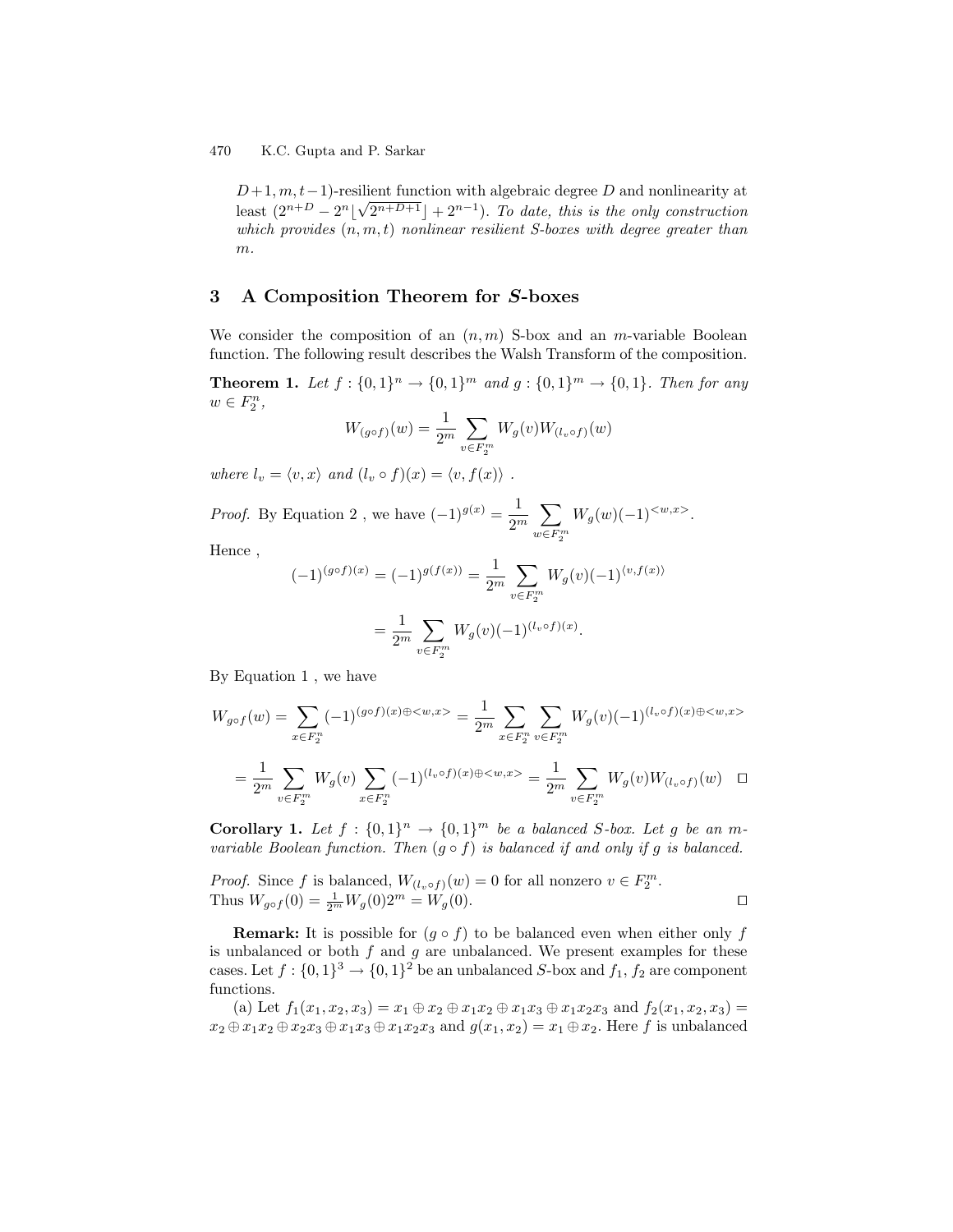but g is balanced. Observe  $(g \circ f)(x_1, x_2, x_3) = f_1(x_1, x_2, x_3) \oplus f_2(x_1, x_2, x_3) =$  $x_1 \oplus x_2x_3$  is balanced.

(b) Let  $f_1(x_1, x_2, x_3) = x_3 \oplus x_1x_2 \oplus x_1x_2x_3$  and  $f_2(x_1, x_2, x_3) = x_2 \oplus x_3 \oplus x_2$  $x_1x_2 \oplus x_2x_3 \oplus x_1x_2x_3$  and  $g(x_1, x_2) = x_1x_2$ . Here both f and g are unbalanced. Observe  $(g \circ f)(x_1, x_2, x_3) = f_1(x_1, x_2, x_3) f_2(x_1, x_2, x_3) = x_3$ , which is balanced. Theorem 1 and Corollary 1 provide the following theorem.

Theorem 2. Let f be a t-resilient S-box and g be any arbitrary Boolean function

then  $(g \circ f)$  is t-CI. Further  $(g \circ f)$  is t-resilient if and only if g is balanced.

Theorem 2 shows that correlation immunity of an  $(n, m, t)$ -resilient S-box is preserved under composition with an arbitrary m-variable Boolean function. This is an important security property for the use of resilient S-boxes in stream cipher design.

# 4 Construction of  $(n, m, t)$ -Resilient S-box with Degree  $> m$ .

In this section we modify an elegant construction by Zhang and Zheng [20] to obtain high degree nonlinear resilient S-boxes. The following result is well known(see for example [20]).

**Theorem 3.** Let C be a  $[n, m, t+1]$  binary linear code. Then we can construct an linear  $(n, m, t)$ -resilient function.

# Modified Zhang-Zheng (MZZ) Construction.

- Inputs : Number of input columns = n, number of output columns =  $m$ , degree =  $d \geq m$  and resiliency = t.
- Output : An  $(n, m, t)$ -resilient function having degree d and nonlinearity  $2^{n-1} - 2^{n-\lceil \frac{d+1}{2} \rceil}$ .

### Procedure.

- 1. Use an  $[n, d+1, t+1]$  code to obtain an  $(n, d+1, t)$ -resilient function f.
- 2. Define  $g = G \circ f$ , where  $G : \{0,1\}^{d+1} \to \{0,1\}^{d+1}$  is a bijection and  $deg(G)$ d,  $nl(G) \geq 2^d - 2^{\lfloor \frac{d+1}{2} \rfloor}$  [11]. Then  $nl(g) \geq 2^{n-d-1}(2^d - 2^{\lfloor \frac{d+1}{2} \rfloor}) = 2^{n-1}$  $2^{n-\lceil \frac{d+1}{2} \rceil}$  and  $deg(g) = d$  [20, Corollary 6].
- 3. Drop  $(d+1-m)$  columns from the output of g to obtain an  $(n, m, t)$ -resilient function with degree d and nonlinearity  $2^{n-1} - 2^{n-\lceil \frac{d+1}{2} \rceil}$ .

Remark: For Step 2 above, there are other bijections by which we get the same value of  $nl(G)$  but  $deg(G) = d$  is achieved only for G obtained from the inverse mapping  $\tau : GF(2^{d+1}) \to GF(2^{d+1}),$  with  $\tau(x) = x^{-1}$  [6].

The modification to the Zhang-Zheng construction is really simple. If we want degree d, then we start with an  $[n, d+1, t+1]$  code. Then we apply the main step of Zhang-Zheng construction to obtain a nonlinear S-box. Finally we drop  $d+1-m$  output columns to obtain an  $(n, m, t)$ -resilient S-box. Though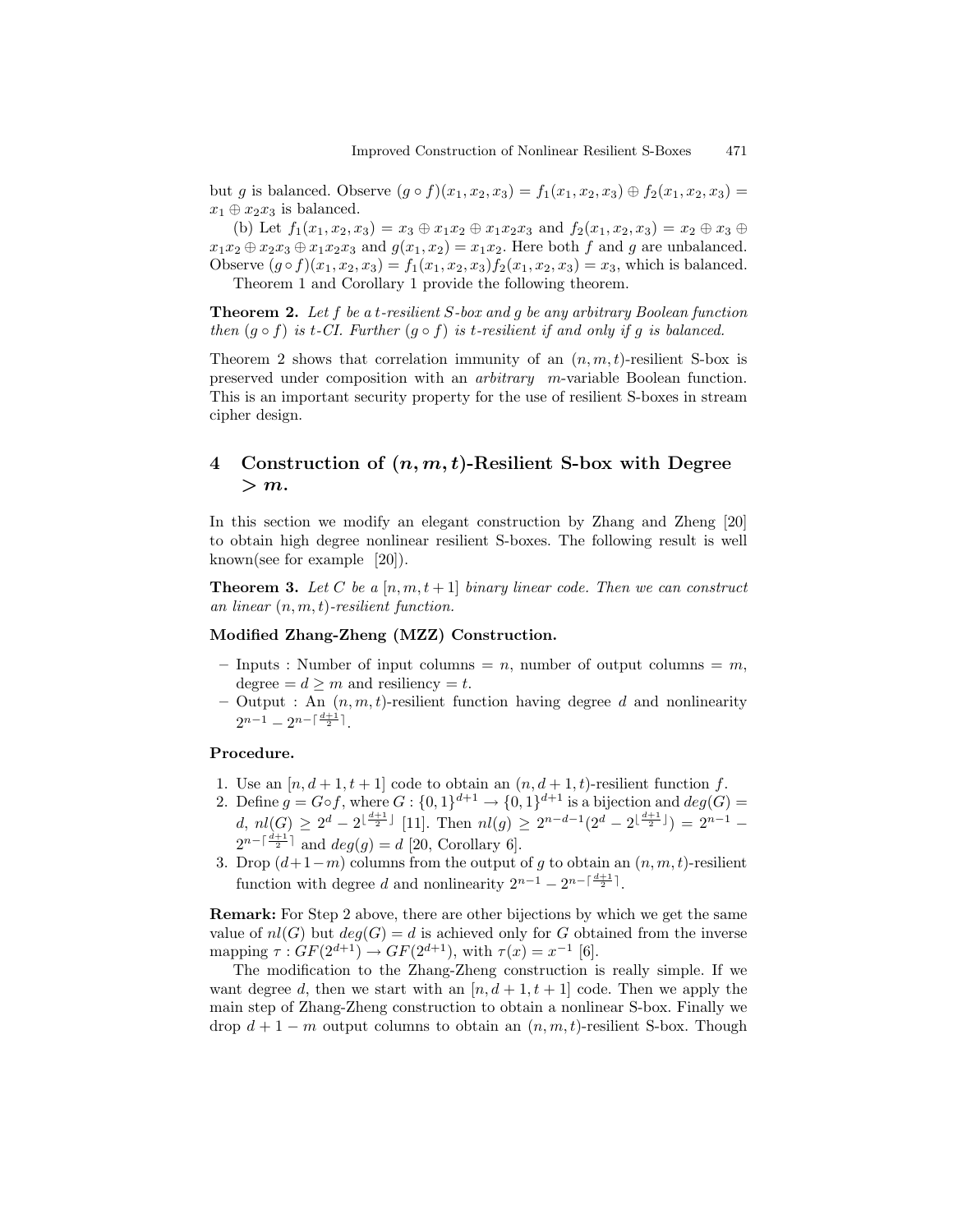simple, this modification is powerful enough to improve upon the best known construction with high algebraic degree [4]. This shows the power of the original Zhang-Zheng construction. Our contribution is to prove by an application of the Griesmer bound that the MZZ construction is superior to the best known construction [4, Cheon]. We know of no other work where such provable comparisons of construction has been presented.

**Theorem 4.** Let  $n, m, d, t$  be such that the following two conditions hold.

1. Either (a)  $d < m$  or (b)  $d \ge m \ge \log_2(t+1)$ .

2. The parameters  $n, d+1, t+1$  meet the Griesmer bound with equality. Then it is not possible to construct an  $(n, m, t)$ -resilient function f with degree d using Cheon [4] method.

*Proof.* Recall the Cheon construction from Section 2.4. Given any  $[N, M, T + 1]$ and a non negative integer D, the Cheon construction produces an  $(N + D +$  $1, M, T$ )-resilient function with degree D. Thus if f is obtained by the Cheon construction we must have  $n = N + D + 1$ ,  $m = M$ ,  $t = T$  and  $d = D$ .

This means that an  $[n - d - 1, m, t + 1]$  code will be required by the Cheon construction. Since the parameters  $n, d+1, t+1$  satisfies Griesmar bound with equality we have  $n = \sum_{i=0}^{d} \lceil \frac{t+1}{2^i} \rceil$ .

*Claim* : If (a)  $d < m$  or (b)  $d \ge m \ge \log_2(t+1)$  then  $n - d - 1 < \sum_{i=0}^{m-1} \left[\frac{t+1}{2^i}\right]$ . *Proof of the claim:* Since  $n = \sum_{i=0}^d \lceil \frac{t+1}{2^i} \rceil$  we have that  $n - d - 1 < \sum_{i=0}^{m-1} \lceil \frac{t+1}{2^i} \rceil$ if and only if

 $\sum_{i=0}^d \lceil \frac{t+1}{2^i} \rceil - d - 1 < \sum_{i=0}^{m-1} \lceil \frac{t+1}{2^i} \rceil$ . If  $d < m$ , then the last mentioned condition is trivially true. So suppose  $d \geq m \geq \log_2(t+1)$ . Then the above inequality holds if and only if  $\sum_{i=m}^d \left\lceil \frac{t+1}{2^i} \right\rceil < d+1$ . Since  $m \geq \log_2(t+1)$ ,  $\sum_{i=m}^d \left\lceil \frac{t+1}{2^i} \right\rceil =$  $d-m+1 < d+1$  for  $m \geq 1$ . This completes the proof of the claim.

Since  $n - d - 1 < \sum_{i=0}^{m-1} \lceil \frac{t+1}{2^i} \rceil$ , the parameters  $n - d - 1, m, t + 1$  violate the Griesmer bound and hence an  $[n-d-1, m, t+1]$  code do not exist. Thus Cheon method cannot be used to construct the function  $f$ . method cannot be used to construct the function  $f$ .

The following result is a consequence of Theorem 4 and the MZZ construction.

**Theorem 5.** Let  $n, m, d, t$  be such that the following two conditions hold. 1. Either (a)  $d < m$  or (b)  $d \ge m \ge \log_2(t+1)$ .

2. An  $[n, d+1, t+1]$  code meeting the Griesmer bound with equality exist.

Then it is possible to construct an  $(n, m, t)$ -resilient function f with degree d by the MZZ method which cannot be constructed using Cheon [4] method.

Remark: As mentioned in [9, page 550] there is a large class of codes which meet the Griesmer bound with equality. Further, the condition  $d \ge m \ge \log_2(t+1)$  is quite weak. Hence there exists a large class of  $(n, m, t)$ -resilient functions which can be constructed using MZZ construction but cannot be constructed using Cheon [4] construction. See Section 6 for some concrete examples.

Nonlinearity in Cheon method is  $(2^{N+D} - 2^N \lfloor \sqrt{2^{N+D+1}} \rfloor + 2^{n-1})$  (see item 5 of Section 2.4) which is positive if  $D \ge N+1$  for  $N \ge 2$ . So for  $D \le N$ , Cheon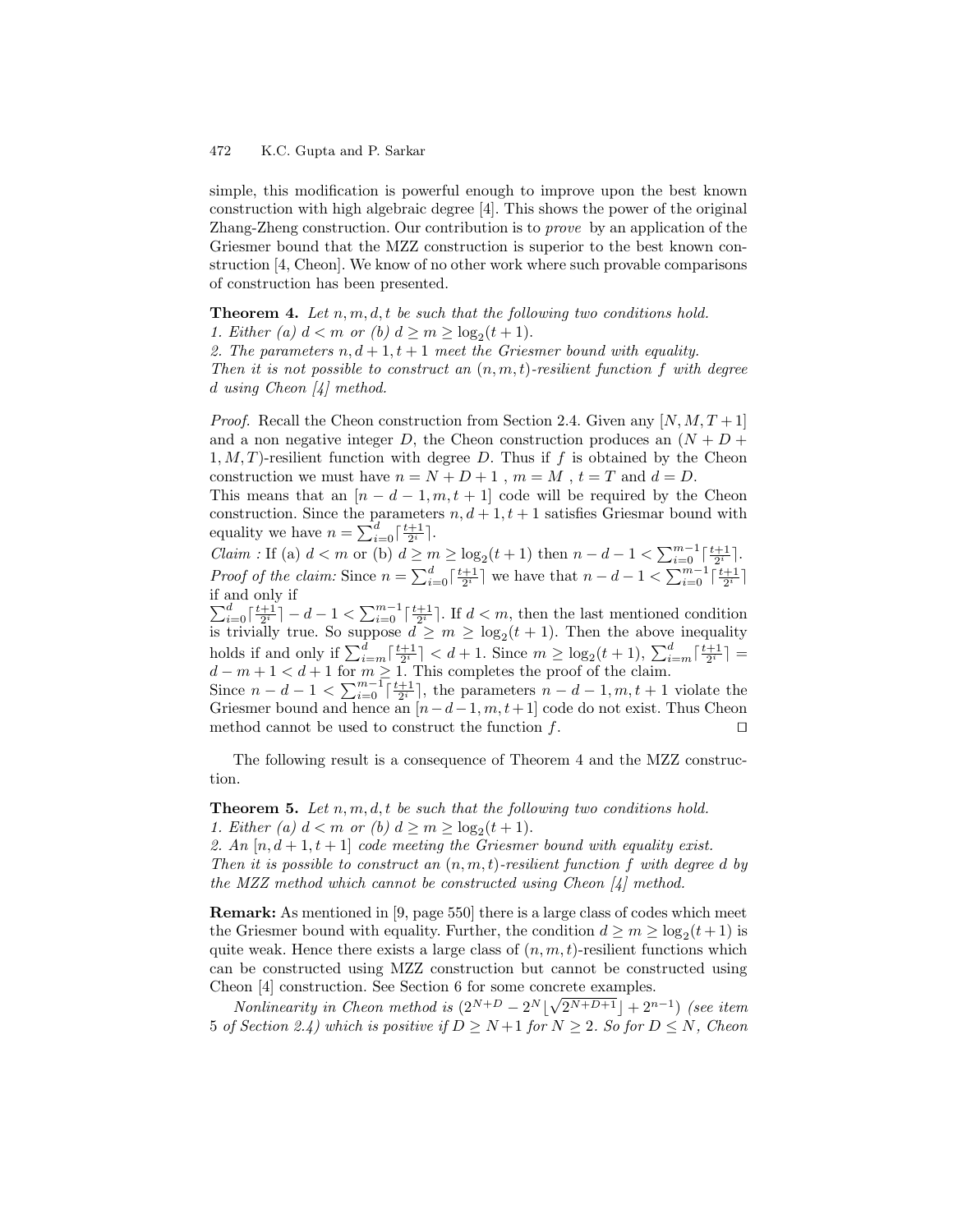method do not provide any nonlinearity. Thus Cheon method may provide high algebraic degree but it does not provide good nonlinearity. In fact, in the next theorem we prove that nonlinearity obtained by MZZ method is larger than nonlinearity obtained by Cheon method.

**Theorem 6.** Let f be an  $(n, m, t)$ -resilient function f of degree d and nonlinearity  $n_1$  constructed by Cheon method. Suppose there exists a linear  $[n, d+1, t+1]$ code. Then it is possible to construct an  $(n, m, t)$ -resilient function q with degree d and nonlinearity  $n_2$  using MZZ method. Further  $n_2 \geq n_1$ .

*Proof.* Since  $[n, d + 1, t + 1]$  code exists, the MZZ construction can be applied to obtain an  $(n, m, t)$ -resilient function g with degree d and nonlinearity  $nl(g) = n_2 = 2^{n-1} - 2^{n-\lceil \frac{d+1}{2} \rceil}$ . It remains to show that  $n_2 \geq n_1$ , which we show now. Recall  $n_1 = 2^{n-1} - 2^{n-d-1}$  $\sqrt{2^n}$  +  $2^{n-d-2}$ . Hence  $n_2 - n_1 \ge -2^{n-\frac{d+1}{2}}$  +  $2^{n-d-1}$  $\sqrt{2^n}$  –  $2^{n-d-2}$ . Thus we have  $n_2 \geq n_1$  if  $-2^{-\frac{(d+1)}{2}} + 2^{-(d+1)} \lfloor \sqrt{2^n} \rfloor$  $2^{-(d+2)} \geq 0$ . The last condition holds if and only if  $\lfloor \sqrt{2^n} \rfloor \geq 2^{d+1} \left( \frac{1}{2^{d+1}} \right)$  $\frac{1}{2^{\frac{d+1}{2}}}+\frac{1}{2^{d+2}}).$ 

So  $n_2 \ge n_1$  if  $\sqrt{2^n} - 1 \ge 2^{\frac{d+1}{2}} + 2^{-1}$ . i.e. if  $2^{\frac{n}{2}} \ge 2^{\frac{d+1}{2}} + \frac{3}{2}$ . Again the last condition hold for  $1 \leq d \leq n-3$ . Hence  $n_2 \geq n_1$  for  $1 \leq d \leq n-3$ . The maximum possible degree of an S-box is  $n-1$ . For  $d = n-1$  and  $d = n-2$ , Cheon construction requires  $[0, m, t+1]$  and  $[1, m, t+1]$  codes respectively. Clearly such code do not exist. Hence  $n_2 \geq n_1$  holds for all d.

**Lemma 1.** Let f be an  $(n, m, t)$ -resilient function f of degree  $d \geq m$  constructed by Cheon method and  $m \geq \log_2(t+1)$ . Then the parameters  $n, d+1, t+1$  satisfy the Griesmer bound.

*Proof.* Since f has been obtained from Cheon method, there exists an  $[n - d 1, m, t+1$ ] code. Hence the parameters  $n-d-1, m$  and  $t+1$  satisfy the Griesmar  $\sum_{i=0}^{m-1} \lceil \frac{t+1}{2^i} \rceil$ . i.e. we have  $n \geq d+1+\sum_{i=0}^{m-1} \lceil \frac{t+1}{2^i} \rceil$ . As  $m \geq \log_2(t+1)$  we have bound. Since  $n-d-1$ , m and  $t+1$  satisfy the Griesmar bound we have  $n-d-1 \ge$  $\lceil \frac{t+1}{2^i} \rceil = 1$  for  $i \geq m$ . Hence  $n \geq (d+1) - (d-m+1) + \sum_{i=m}^{d} \lceil \frac{t+1}{2^i} \rceil + \sum_{i=0}^{m-1} \lceil \frac{t+1}{2^i} \rceil$ . This shows  $n \geq m + \sum_{i=0}^d \lceil \frac{t+1}{2^i} \rceil$  and consequently  $n \geq \sum_{i=0}^d \lceil \frac{t+1}{2^i} \rceil$ . Thus the parameters  $n, d+1, t+1$  satisfy the Griesmer bound.

**Remark:** Since the parameters  $n, d+1$  and  $t+1$  satisfy the Griesmer bound, in most cases it is possible to obtain an  $[n, d+1, t+1]$  code (see [9, page 550]) and apply Theorem 6. In fact we do not know any case where a function can be constructed using the Cheon method but not by the MZZ method. Theorems 5 and 6 prove the clear advantage of the MZZ method over the Cheon construction. Thus MZZ method is the currently known best method to construct  $[n, m, t]$ resilient function with degree  $d > m$ .

# 5 A Construction to Obtain High Nonlinearity

In this section we concentrate on obtaining  $(n, m, t)$ -resilient S-boxes with high nonlinearity only. We present a construction method which improves the non-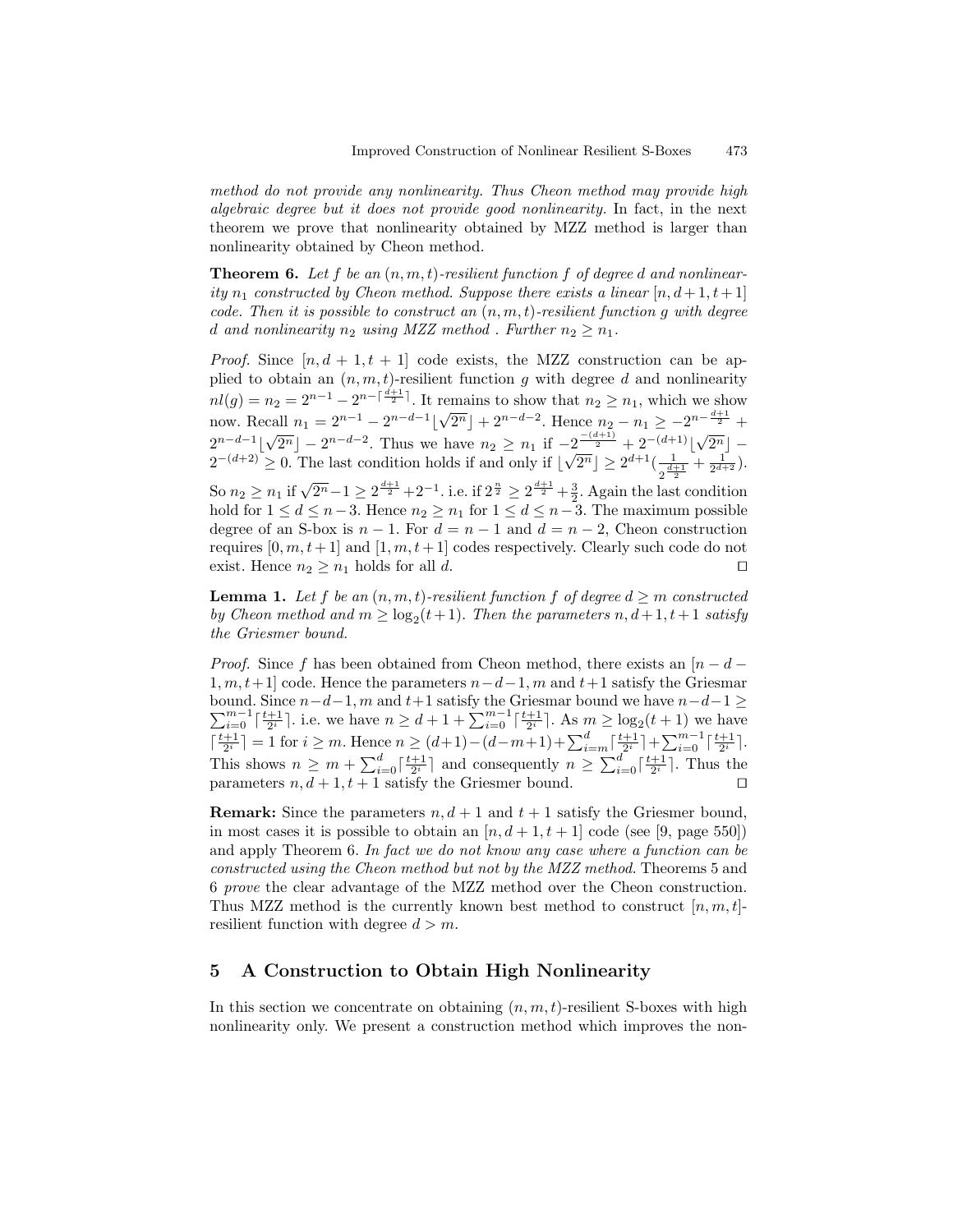linearity obtainable by the previously known methods. We start by mentioning the following result which is restatement of Lemma 7 in [7].

**Theorem 7.** Let C be a [u, m, t + 1] code. Then it is possible to construct  $(2^m -$ 1)  $\times$  m matrix D with entries from C, such that,  $\{c_1D_{i,1} \oplus \cdots \oplus c_mD_{i,m} : 1 \leq$  $i \leq 2^m - 1$  =  $C \setminus \{(0, \dots, 0)\}$  for each nonzero vector  $(c_1, \dots, c_m) \in F_2^m$ .

Let D be the matrix in Theorem 7. For  $(1 \leq i \leq 2^m - 1)$  and  $(1 \leq j \leq m)$ define a *u*-variable linear function  $L_{i,j}(x_1, \dots, x_u) \stackrel{\triangle}{=} \langle D_{i,j}, (x_1, \dots, x_u) \rangle$ . Given the code C we define a  $(2^m - 1) \times m$  matrix  $L(C)$  whose entries are u-variable linear functions by defining the i, j th entry of  $L(C)$  to be  $L_{i,j}(x_1, \dots, x_u)$ . We have the following result which follows directly from Theorem 7.

**Proposition 1.** Let  $c \in F_2^m$  be a nonzero row vector. Then all the entries of the column vector  $L(C)c^T$  are distinct.

For positive integers k, l with  $k \leq l$ , we define  $L(C, k, l)$  to be the submatrix of  $L(C)$  consisting of the rows k to l. Thus  $L(C, 1, 2<sup>m</sup>-1) = L(C)$ . Let  $G(y_1, \dots, y_p)$ be a  $(p, m)$  S-box whose component functions are  $G_1, \dots, G_m$ . We define  $G \oplus$  $L(C, k, l)$  to be an  $(l - k + 1) \times m$  matrix whose i, j th entry is  $G_j(y_1, \dots, y_p) \oplus$  $L_{k+i-1,j}(x_1, \dots, x_u)$  for  $1 \leq i \leq l-k+1$  and  $1 \leq j \leq m$ . If  $l-k+1 = 2^r$  for some r then  $G \oplus L(C, k, l)$  defines an S-box  $F: \{0, 1\}^{r+p+u} \to \{0, 1\}^m$  in the following manner.

$$
F_j(z_1,\dots,z_r,y_1,\dots,y_p,x_1,\dots,x_u)=G_j(y_1,\dots,y_p)\oplus L_{k+i-1,j}(x_1,\dots,x_u)
$$

where  $1 \leq j \leq m, 1 \leq i \leq 2^r, F_1, \cdots, F_m$  are the component functions of F and  $z_1 \cdots z_r$  is the binary representation of  $i-1$ . By  $F = G \oplus L(C, k, l)$  we will mean the above representation of the S-box  $F$ . Note that the function  $F$  is t-resilient, since each  $L_{i,j}(x_1, \dots, x_u)$  is non-degenerate on at least  $(t + 1)$  variables and hence t-resilient.

In the matrix  $M = G(y_1, \dots, y_p) \oplus L(C, k, l)$  we say that the row  $L_{i,*}$  of  $L(C)$ is repeated  $2^p$  times. Let  $G(y_1, \dots, y_p)$  and  $H(y_1, \dots, y_q)$  be  $(p, m)$  and  $(q, m)$ S-boxes respectively and  $M_1 = G \oplus L(C, k, l)$ ,  $M_2 = H \oplus L(C, k, l)$ . Then we say that the row  $L_{i,*}$  of  $L(C)$ ,  $(k \leq i \leq l)$  is repeated a total of  $2^p + 2^q$  times in the matrix  $\left[M_1 \ M_2\right]^T$ .

Proposition 1 has also been used by [12] in the construction of resilient Sboxes. However we improve upon the construction of [12] by utilizing the following two ideas.

1. We use all the  $2^m - 1$  rows of the matrix  $L(C)$ . In contrast, [12] uses at most  $2^{m-1}$  rows of  $L(C)$ .

2. We allow a row of  $L(C)$  to be repeated  $2^{r_1}$  or  $2^{r_1} + 2^{r_2}$  or  $2^{r_1} + 2^{r_2} + 2^{r_3}$ times as required. On the other hand, the number of times a row of  $L(C)$  can be repeated in [12] is of the form  $2^r$ .

It turns out that a proper utilization of the above two techniques result in significant improvement in nonlinearity. We will require  $(r, m)$  S-boxes with very high nonlinearity. For this we propose to use the best known results which we summarize in the following definition.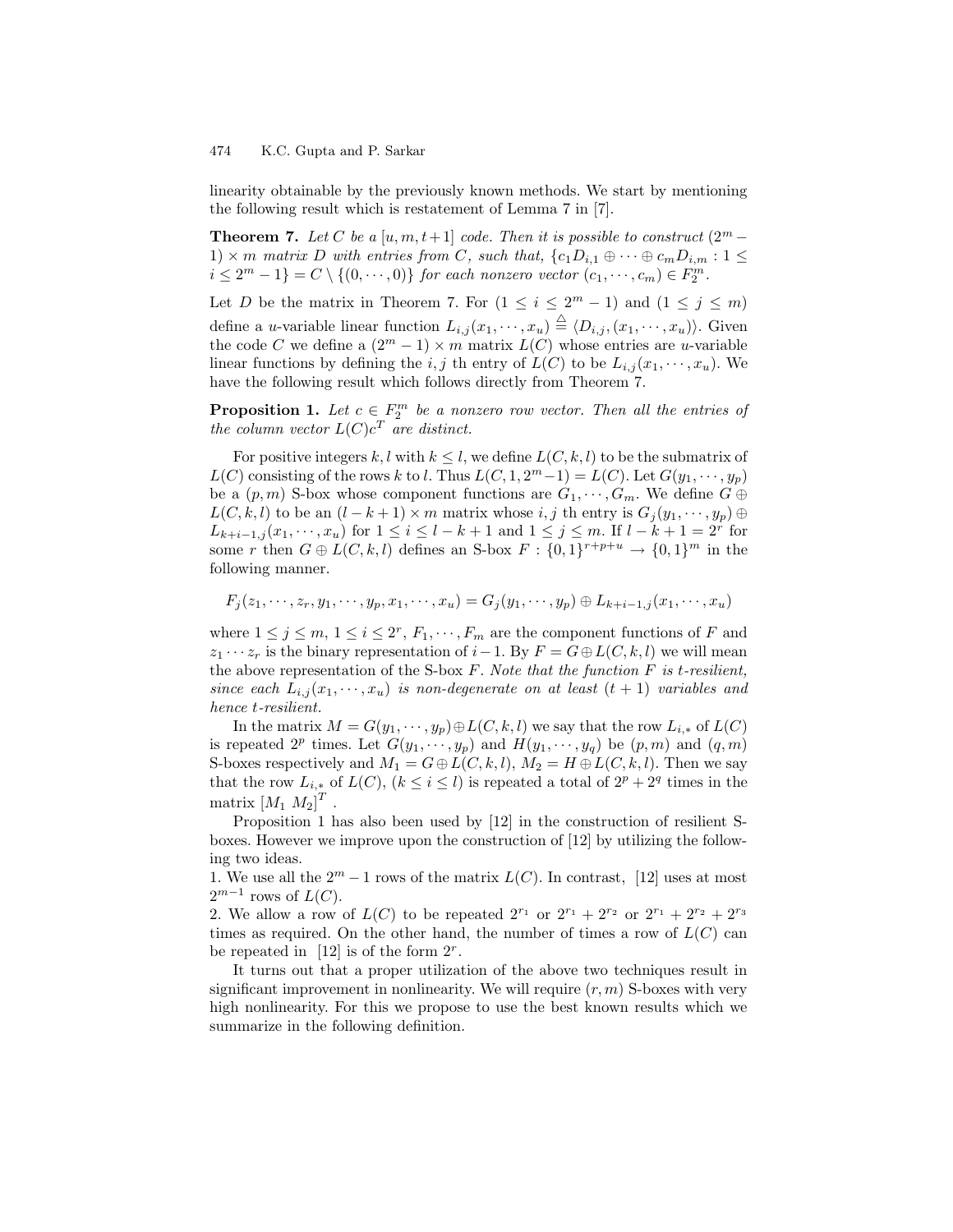**Definition 1.** Let G be an  $(r, m)$  S-box satisfying the following. 1. If  $r < m$ , G is a constant S-Box. 2. If  $m \le r < 2m$ , G is a maximally nonlinear S-Box [6]. 3. If  $r \geq 2m$  and r is even, G is a perfect nonlinear S-Box [11]. 4. If  $r \geq 2m$  and r is odd, G is concatenation of two perfect nonlinear S-Boxes(see Section 2.2). Then we say that G is a PROPER S-box.

The following result summarizes the best known results on the nonlinearity of PROPER S-boxes.

**Proposition 2.** Let G be an  $(r, m)$  PROPER S-box. Then 1. If  $r < m$ ,  $nl(G) = 0$ . 2. If  $m \le r < 2m$ , then  $nl(G) = 2^{r-1} - 2^{\frac{r-1}{2}}$  if r is odd and  $nl(G) \ge 2^{r-1} - 2^{\frac{r}{2}}$ if r is even. 3. If  $r \ge 2m$ , then  $nl(G) = 2^{r-1} - 2^{\frac{r}{2}-1}$  if r is even and  $nl(G) = 2^{r-1} - 2^{\frac{r-1}{2}}$  if r is odd.

Now we are in a position to describe a new construction of resilient S-boxes. The construction has two parts. In Part-A, we compute the number of rows of  $L(C)$ to be used and the number of times each row is to be repeated. The output of Part-A is a list of the form  $list = \langle (n_1, R_1), (n_2, R_2), \cdots, (n_k, R_k) \rangle$  which signifies that  $n_i$  rows of  $L(C)$  are to be repeated  $R_i$  times each. Part-A also computes a variable called effect which determines the nonlinearity of the S-box (see Theorem 8). In Part-B of the construction, we choose PROPER functions based on list and describe the actual construction of the S-box.

#### Construction-I.

1. Input: Positive integers  $(n, m)$  and t. 2. Output: A nonlinear  $(n, m, t)$ -resilient S-box F.

### Part-A

1. Obtain minimum u such that  $[u, m, t + 1]$  code C exists. 2. Case:  $n - u \leq 0$ , then function cannot be constructed using this method. Hence stop. 3. Case:  $n - u \geq 0$ 

(a)  $0 \le n - u < m$ ; *list* =  $\langle (2^{n-u}, 1) \rangle$  and effect = 1. (b)  $m \leq n - u < 2m - 1$ ;  $list = \langle (2^{m-1}, 2^{n-u-m+1}) \rangle$ and effect =  $2^{n-u-m+1}$ . (c)  $n - u = 2m - 1$ ;  $list = \langle (2^{m-1}, 2^m) \rangle$  and effect=  $2^{\lfloor \frac{m}{2} \rfloor + 1}$ . (d)  $2m \leq n - u < 3m$ . (i)  $n - u = 2m + 2e$ ; m even;  $0 \le e \le \frac{m}{2}$ ;  $\lim_{k \to \infty} \frac{1}{2k} \sum_{k=1}^{\infty} \frac{1}{2k} \sum_{k=1}^{\infty} \frac{1}{2k} \sum_{k=1}^{\infty} \frac{1}{2k} \sum_{k=1}^{\infty} \frac{1}{2k} \sum_{k=1}^{\infty} \frac{1}{2k} \sum_{k=1}^{\infty} \frac{1}{2k} \sum_{k=1}^{\infty} \frac{1}{2k} \sum_{k=1}^{\infty} \frac{1}{2k} \sum_{k=1}^{\infty} \frac{1}{2k} \sum_{k=1}^{\infty} \frac{1}{2k} \sum$ (ii)  $n-u = 2m + 2e + 1$ ;  $m$  even;  $0 \le e \le \frac{m}{2} - 1$ ; •  $0 \le e \le \frac{m}{2} - 2;$  $list = \langle (2, 2^{m+2e+1} + 2^{2e+1} + 2^{2e}), (2^m - 3, 2^{m+2e+1} + 2^{2e+1}) \rangle$ and effect =  $2^{2e+1} + 2^{2e} + 2^{e+1+\frac{m}{2}}$ .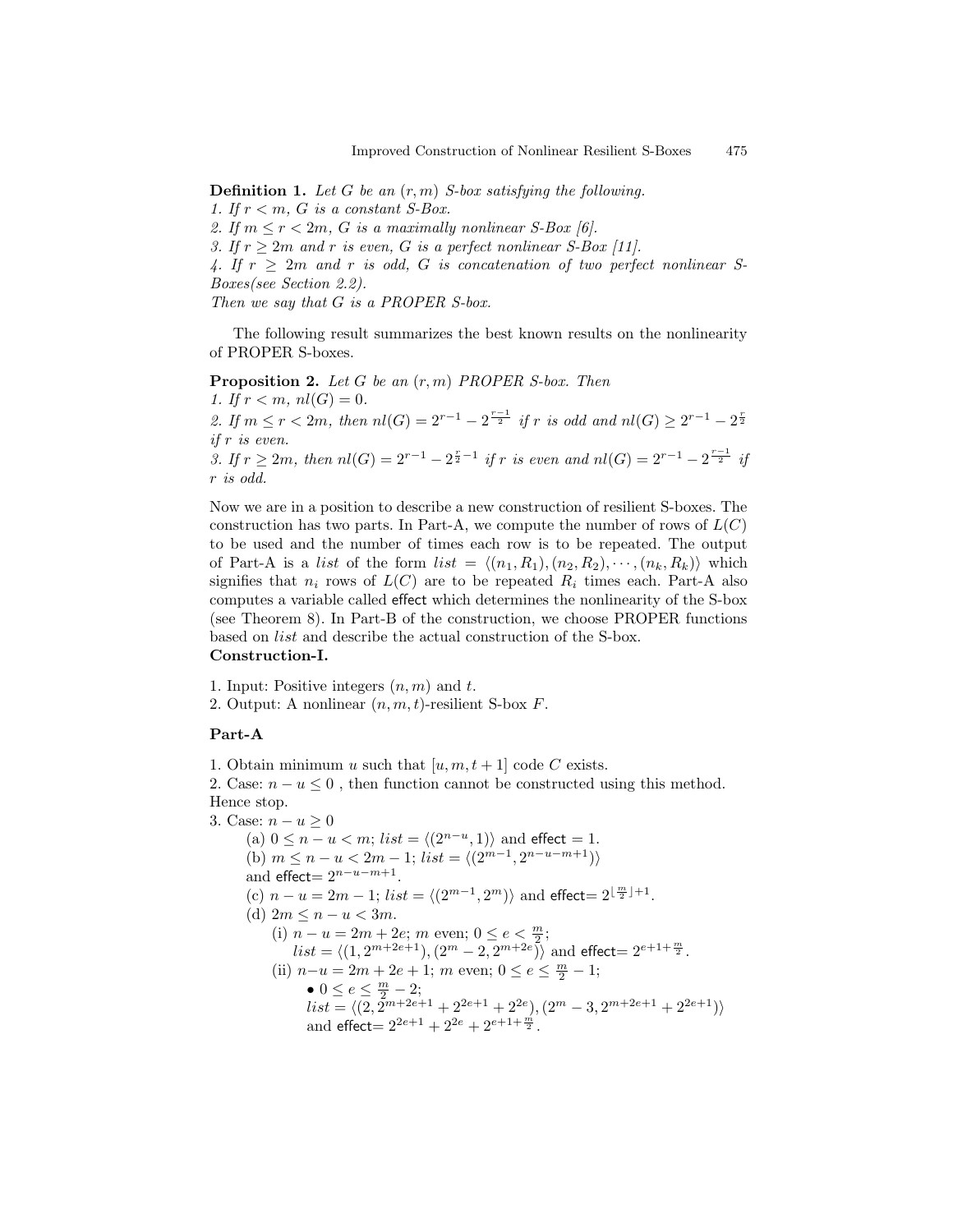•  $e = \frac{m}{2} - 1$ ; *list* =  $\langle (2^{m-1}, 2^m) \rangle$  and effect=  $2^m$ . (iii)  $n - u = 2m + 2e + 1$ ;  $m$  odd;  $0 \le e \le \lfloor \frac{m}{2} \rfloor - 1$ ;  $list = \langle (1, 2^{m+2e+2}), (2^m - 2, 2^{m+2e+1}) \rangle$  and effect=  $2^{\frac{m+2e+3}{2}}$ . (iv)  $n - u = 2m + 2e$ ; m odd;  $0 \le e \le \lfloor \frac{m}{2} \rfloor$ ;  $list = \langle (2^m - 2, 2^{m+2e} + 2^{2e+1}), (1, 2^{2e+2}) \rangle$ and effect  $= 2^{2e+1} + 2^{\frac{m+2e+1}{2}}$ . (v)  $n - u = 3m - 1$ ; m odd;  $list = \langle (2^{m-1}, 2^{2m}) \rangle$  and effect=  $2^m$ . (e)  $n - u > 3m$ . (i)  $n - u = 3m + 2e + 1$ ;  $e \ge 0$ ;  $list = \langle (2^{m-1}, 2^{2m+2e+2}) \rangle$  and effect=  $2^{m+e+1}$ . (ii)  $n - u = 3m + 2e$ ;  $(m \text{ even}; e \ge \frac{m}{2})$  or  $(m \text{ odd}; 0 \le e \le \lfloor \frac{m}{2} \rfloor)$ ;  $list = \langle (2, 2^{2m+2e} + 2^{m+2e} + 2^{m+2e-1}), (2^m - 3, 2^{2m+2e} + 2^{m+2e}) \rangle$ and  $\text{effect} = 2^{m+e} + 2^{e+1+\frac{m}{2}}$ . (iii)  $n - u = 3m + 2e$ ; m even;  $0 \le e \le \frac{m}{2}$  $list = \langle (2^m - 2, 2^{2m+2e} + 2^{m+2e+1}), (1, 2^{m+2e+2}) \rangle$ and  $\text{effect} = 2^{m+e} + 2^{e+1+\frac{m}{2}}$ . (iv)  $n - u = 3m + 2e$ ; m odd;  $e \geq \lfloor \frac{m}{2} \rfloor$ <br>  $list = \langle (2^m - 2, 2^{2m+2e} + 2^{m+2e+1}), (1, 2^{m+2e+2}) \rangle$ and effect  $= 2^{m+e} + 2^{e + \frac{m+1}{2}}$ .

#### Part-B

1. If  $list = \langle (2^s, 2^r) \rangle;$ 

- Obtain  $L(C, 1, 2<sup>s</sup>)$  from  $L(C)$  by selecting first  $2<sup>s</sup>$  rows of  $L(C)$ .
- Let G be an  $(r, m)$  PROPER S-box.
- Define  $F = G \oplus L(C, 1, 2<sup>s</sup>).$
- This covers cases  $3.(a),(b),(c),(d)(ii)$  second item,  $(d)(v)$ and e(i) of Part-A.
- 2. Case:  $3(d)(i)$  of Part-A
	- Let  $G_1$  and  $G_2$  be  $(m+2e+1,m)$  and  $(m+2e,m)$  PROPER S-boxes.
	- Define  $F_1 = G_1 \oplus L(C, 1, 1), F_2 = G_2 \oplus L(C, 2, 2<sup>m</sup> 1)$ .
	- $F$  is the concatenation of  $F_1$  and  $F_2$ .
- 3. Case:  $3(d)(ii)$  first item of Part-A and  $e = 0$ 
	- Let  $G_1$  and  $G_2$  be  $(m+1, m)$  and  $(1, m)$  PROPER S-boxes.
	- Define  $F_1 = G_1 \oplus L(C)$ ,  $F_2 = G_2 \oplus L(C)$ ,  $F_3 = L(C, 1, 2)$ .
	- F is the concatenation of  $F_1, F_2$  and  $F_3$ .
- 4. Case: 3(d)(ii) first item of Part-A and  $e \neq 0$

• Let  $G_1, G_2$  and  $G_3$  be  $(m + 2e + 1, m)$ ,  $(2e + 1, m)$  and  $(2e, m)$  PROPER S-boxes.

- Define  $F_1 = G_1 \oplus L(C)$ ,  $F_2 = G_2 \oplus L(C)$ ,  $F_3 = G_3 \oplus L(C, 1, 2)$ .
- F is the concatenation of  $F_1, F_2$  and  $F_3$ .
- 5. Case:  $3(d)(iii)$  of Part-A
	- Let  $G_1$  and  $G_2$  be  $(m + 2e + 2, m)$  and  $(m + 2e + 1, m)$  PROPER S-boxes.
	- Define  $F_1 = G_1 \oplus L(C, 1, 1), F_2 = G_2 \oplus L(C, 2, 2<sup>m</sup> 1)$ .
	- $F$  is the concatenation of  $F_1$  and  $F_2$ .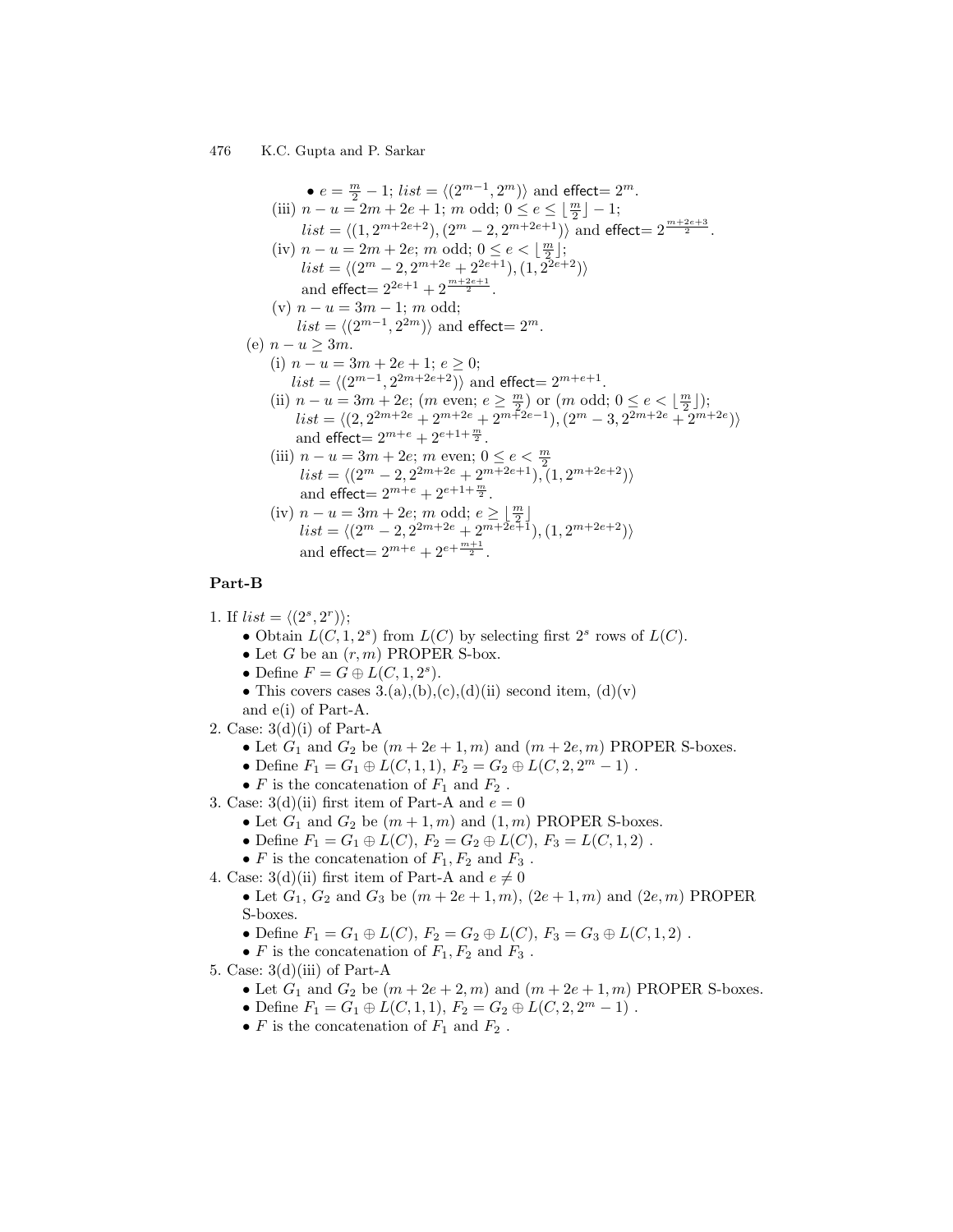6. Case:  $3(d)(iv)$  of Part-A

• Let  $G_1, G_2$  and  $G_3$  be  $(m + 2e, m), (2e + 2, m)$  and  $(2e + 1, m)$  PROPER S-boxes.

• Define  $F_1 = G_1 \oplus L(C, 1, 2^m - 2), F_2 = G_2 \oplus L(C, 2^m - 1, 2^m - 1),$ 

 $F_3 = G_3 \oplus L(C, 1, 2<sup>m</sup> - 2)$ .

- F is the concatenation of  $F_1, F_2$  and  $F_3$ .
- 7. Case: 3(e)(ii) of Part-A

• Let  $G_1, G_2$  and  $G_3$  be  $(2m + 2e, m), (m + 2e, m)$  and  $(m + 2e - 1, m)$ PROPER S-boxes.

- Define  $F_1 = G_1 \oplus L(C)$ ,  $F_2 = G_2 \oplus L(C)$ ,  $F_3 = G_3 \oplus L(C, 1, 2)$ .
- F is the concatenation of  $F_1, F_2$  and  $F_3$ .
- 8. Case:  $3(e)(iii)$  and  $3(e)(iv)$  of Part-A
	- Let  $G_1, G_2$  and  $G_3$  be  $(2m + 2e, m), (m + 2e + 2, m)$ and  $(m + 2e + 1, m)$  PROPER S-boxes.
	- Define  $F_1 = G_1 \oplus L(C, 1, 2<sup>m</sup> 2), F_2 = G_2 \oplus L(C, 2<sup>m</sup> 1, 2<sup>m</sup> 1),$  $F_3 = G_3 \oplus L(C, 1, 2<sup>m</sup> - 2)$ .
	- F is the concatenation of  $F_1, F_2$  and  $F_3$ .

**Theorem 8.** Construction-I provides a nonlinear  $(n, m, t)$ -resilient S-box with *nonlinearity* =  $(2^{n-1} – 2^{u-1} ×$  effect), where effect is as computed in Part-A.

Proof. There are several things to be proved. (a) The output function F is an  $(n, m)$  S-box. (b) F is t-resilient. (c)  $nl(f)$  =  $(2^{n-1}-2^{u-1}\times \text{effect}).$ 

*Proof of (a)* The output of Part-A is a *list* =  $\langle (n_1, R_1), (n_2, R_2), \cdots, (n_k, R_k) \rangle$ . Part-B ensures that for  $1 \leq i \leq k$ ,  $n_i$  rows of  $L(C)$  are repeated  $R_i$  times each. It is easy to verify that in each case of Part-A we have  $\sum_{i=1}^{k} n_i R_i = 2^{n-u}$ . Since each row  $L_{i,*}$  of  $L(C)$  defines a  $(u,m)$  S-box, ultimately F is an  $(n,m)$  S-box. *Proof of (b)* Each row  $L_{i,*}$  of  $L(C)$  defines a t-resilient  $(u, m)$  S-box. F is formed by concatenating the rows of  $L(C)$  one or more times. Hence F is t-resilient. *Proof of (c)* The nonlinearity calculation is similar for all the cases. As an example, we perform the calculation for Case  $3(e)$ (ii). In this case, Part-A computes  $list = \langle (2, 2^{2m+2e} + 2^{m+2e} + 2^{m+2e-1}), (2^m - 3, 2^{2m+2e} + 2^{m+2e}) \rangle$ . Let  $R_1 = 2^{2m+2e} + 2^{m+2e} + 2^{m+2e-1}$  and  $R_2 = 2^{2m+2e} + 2^{m+2e}$ . Rows  $L_{1,*}$  and  $L_{2,*}$  of  $L(C)$  are repeated  $R_1$  times each and each of the rows  $L_{3,*}$  to  $L_{2^m-1,*}$  is repeated  $R_2$  times each. Part-B uses three PROPER functions  $G_1, G_2$  and  $G_3$ to construct S-boxes  $F_1, F_2$  and  $F_3$  respectively. F is the concatenation of  $F_1, F_2$ and  $F_3$ . We have to show that if  $\nu$  is a non constant m-variable linear function and  $\lambda$  is an *n*-variable linear function, then  $d(\nu \circ F, \lambda) \ge (2^{n-1} - 2^{u-1} \times \text{effect}).$ We write  $\lambda$  as  $\lambda(y_1, \dots, y_{n-u}, x_1, \dots, x_u) = \lambda_1(y_1, \dots, y_{n-u}) \oplus \lambda_2(x_1, \dots, x_u)$ . Let  $\nu(z_1, \dots, z_m) = \langle (c_1, \dots, c_m), (z_1, \dots, z_m) \rangle$  for some non-zero vector  $c =$  $(c_1, \dots, c_m) \in F_2^m$ . The Boolean function  $\nu \circ F$  is a concatenation of Boolean functions  $\nu \circ F_1$ ,  $\nu \circ F_2$  and  $\nu \circ F_3$ . For  $1 \leq i \leq 2$ ,  $\nu \circ F_i = (\nu \circ G_i) \oplus (L(C)c^T)$ and  $\nu \circ F_3 = (\nu \circ G_3) \oplus (L(C, 1, 2)c^T)$ . Using Proposition 1, we know that all the entries of the column vector  $L(C)c^T$  are distinct u-variable linear functions. Let  $L(C)c^{T} = [\mu_1, \cdots, \mu_{2^m-1}]^{T}$ . The function  $\nu \circ F$  is a concatenation of the  $\mu_i$ 's and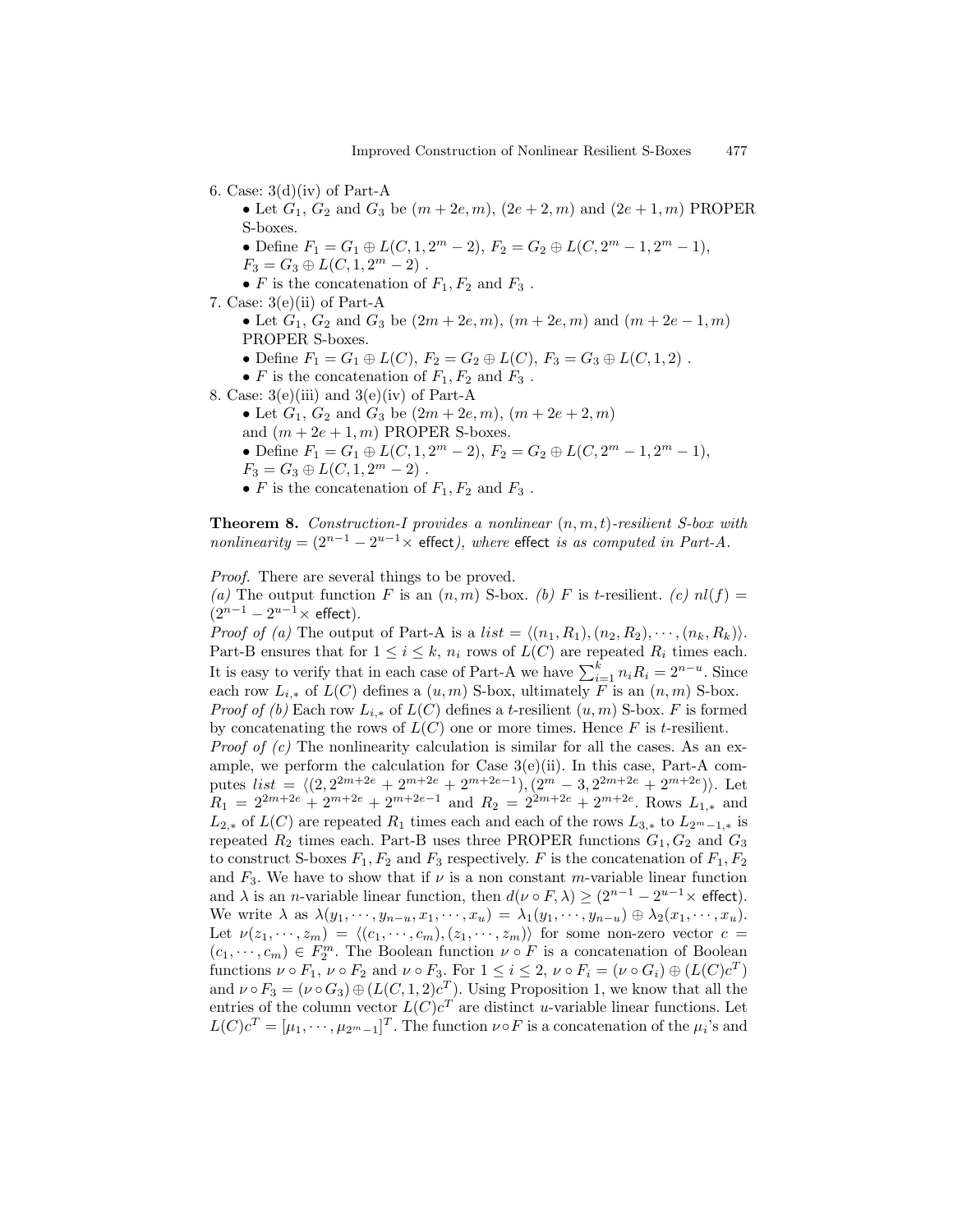their complements. Further,  $\mu_1$  and  $\mu_2$  are repeated  $R_1$  times and  $\mu_3, \cdots, \mu_{2^m-1}$ are repeated  $R_2$  times in the construction of  $\nu \circ F$ . If  $\lambda \notin {\{\mu_1, \cdots, \mu_{2^m-1}\}}$  then  $d(\lambda_2, \mu_i) = 2^{u-1}$  for each  $1 \leq i \leq 2^m - 1$  and hence  $d(\nu \circ F, \lambda) = 2^{n-u}(2^{u-1}) =$  $2^{n-1}$ . Now suppose  $\lambda_2 = \mu_i$  for some  $i \in \{1, \dots, 2^m - 1\}$ . In this case  $d(\nu \circ F, \lambda)$ will be less than  $2^{n-1}$  and the actual value is determined by the repetition factors  $R_1$  and  $R_2$ . There are two cases to consider.

Case 1:  $\lambda_2 = \mu_1$  or  $\mu_2$ . Without loss of generality we assume  $\lambda_2 = \mu_1$ , the other case being similar. Since  $\lambda_2 = \mu_1$ , we have  $d(\lambda_2, \mu_i) = 2^{u-1}$  for  $2 \le$  $i \leq 2^m - 1$ . The function  $\mu_2$  is repeated  $R_1$  times and each of the functions  $\mu_3, \cdots, \mu_{2^m-1}$  is repeated  $R_2$  times. So the total contribution of  $\mu_2, \mu_3, \cdots, \mu_{2^m-1}$ to  $d(\nu \circ F, \lambda)$  is  $2^{u-1}(R_1 + (2^m-3)R_2)$ . We now have to compute the contribution of  $\mu_1$  to  $d(\nu \circ F, \lambda)$ . The function  $\mu_1$  is repeated in  $\nu \circ F_i$  by XORing with  $\nu \circ G_i$ . Hence the contribution of  $\mu_1$  to  $d(F, \lambda)$  is equal to

 $2^u(nl(\nu \circ G_1) + nl(\nu \circ G_2) + nl(\nu \circ G_3)) = 2^u(nl(G_1) + nl(G_2) + nl(G_3))$  since  $nl(\nu \circ G_i) = nl(G_i)$ . Each  $G_i$  is a PROPER function whose nonlinearity is given by Proposition 2.

Hence,  $d(\nu \circ F, \lambda) = 2^{u-1}(R_1 + (2^m - 3)R_2 + 2(nl(G_1) + nl(G_2) + nl(G_3))$  $= 2^{u-1}(2^{n-u} - (R_1 - 2(nl(G_1) + nl(G_2) + nl(G_3)))) = 2^{n-1} - 2^{u-1}(R_1 - 2(nl(G_1) +$  $nl(G_2) + nl(G_3))$ .

From the given conditions, it is easy to verify that effect =  $R_1 - 2(nl(G_1) +$  $nl(G_2) + nl(G_3)$  and so  $d(\nu \circ F, \lambda) = (2^{n-1} - 2^{u-1} \times \text{effect}).$ 

Case 2:  $\lambda_2 = \mu_i$  for some  $i \in \{3, \dots, 2^m - 1\}$ . In this case we proceed as in the previous case to obtain

 $d(\nu \circ F, \lambda) = 2^{u-1}(2R_1 + (2^m - 4)R_2) + 2^u(nl(G_1) + nl(G_2)) = 2^{u-1}(2R_1 + (2^m 4)R_2 + 2(nl(G_1) + nl(G_2))$  $= 2^{u-1}(2^{n-u}-R_2+2(nl(G_1)+nl(G_2)) = 2^{n-1}-2^{u-1}(R_2-2(nl(G_1)+nl(G_2)))$ 

 $> 2^{n-1} - 2^{u-1} \times$  effect, since effect =  $R_1 - 2(nl(G_1) + nl(G_2) + nl(G_3))$  $R_1 - 2(nl(G_1) + nl(G_2)).$ 

By Case 1 and Case 2 above it follows that  $nl(\nu \circ F) = 2^{n-1} - 2^{u-1} \times$  effect. Hence  $nl(F) = 2^{n-1} - 2^{u-1} \times$  effect.

# 6 Results and Comparisons

Here we compare the construction methods described in this paper to the known construction methods.

### 6.1 Degree Comparison Based on MZZ Construction

We present examples to show the advantage of the MZZ method over the Cheon method. Cheon method cannot construct  $(n, m, t)$ -resilient function of degree  $d \geq m \geq 2$  if the following two conditions hold.

|  |  |  | $ 2 \t{to} 3 4 \t{to} 7 8 \t{to} 15 16 \t{to} 31 $ |
|--|--|--|----------------------------------------------------|
|  |  |  | m m>1 m>2 m>3 m>4 m>5                              |

(2) The parameters  $n, d+1, t+1$  satisfy Griesmer bound with equality. We next present some examples of n, m, d and t satisfying condition (1) and (2)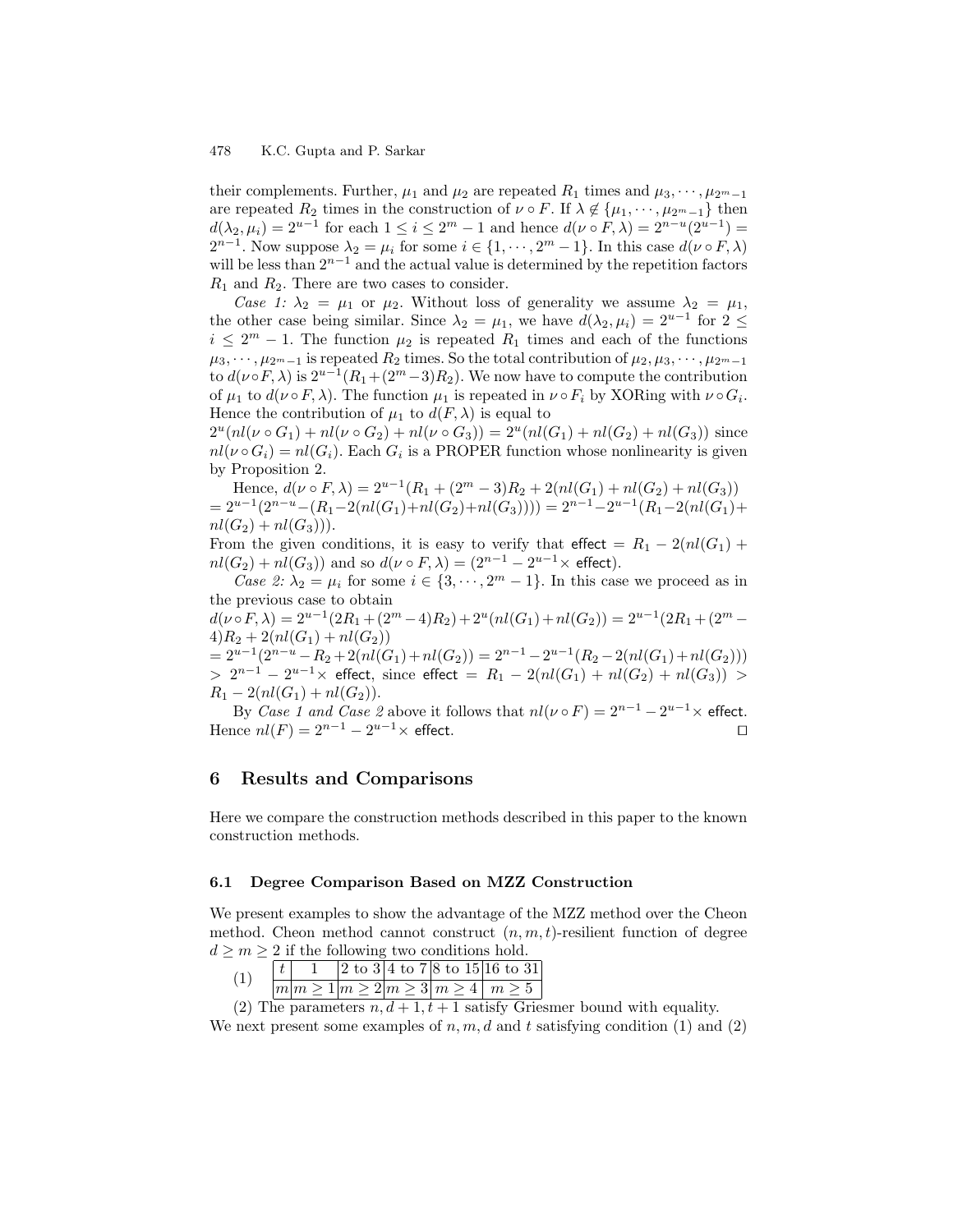such that the MZZ method can be used to construct  $(n, m, t)$ -resilient function with degree d.

(a)  $t = 1, 2 \le m \le d, n = d + 2$ . It is easy to check that a  $[d + 2, d + 1, 2]$ code exists.

(b)  $t = 2, 2 \le m \le d$ ,  $(n, d) = (6, 2), (7, 3), (8, 4), (9, 5), (10, 6), (11, 7)$ . In each case an  $[n, d+1, t+1]$  code exists.

(c)  $t = 3, 2 \le m \le d$ ,  $(n, d) = (7, 2), (8, 3), (11, 6), (12, 7), (13, 8)$ . In each case an  $[n, d+1, t+1]$  code exists.

In  $(a)$  to  $(c)$  above an  $(n, m, t)$ -resilient function with degree d can be constructed using MZZ method, but cannot be constructed using Cheon method(see Theorem 5). Now we present some examples where both MZZ and Cheon method construct  $(n, m, t)$ -resilient function with degree d and compare their nonlinearity using Theorem 6. An  $(n, m, d, t)$  S-box is an  $(n, m, t)$ -resilient S-box with degree d.

| Function                                                                    |  | .4.2.10    | $(24, 5, 2, 15)$ $(24, 7, 3, 12)$ $(28, 6, 4, 1)$ |           |           |  |
|-----------------------------------------------------------------------------|--|------------|---------------------------------------------------|-----------|-----------|--|
| Cheon<br>Theorem.<br>$^{14}$ .                                              |  | ിച്ച<br>റൗ | $\Omega^{\text{2U}} + \Omega^{\text{U}}$<br>ഹം    | ດ⊥∪       |           |  |
|                                                                             |  | 21(21)     | $2^{23} - 2^{16}$                                 | $23 - 21$ | $27 - 20$ |  |
| $T_0$ la<br>Companison of poplines ity obtained by M77 Construction to that |  |            |                                                   |           |           |  |

Table 1 : Comparison of nonlinearity obtained by MZZ Construction to that obtained by Cheon [4].

We see that in each case the nonlinearity obtained by the MZZ method is far superior to that obtained by the Cheon method.

#### 6.2 Nonlinearity Comparison Based on Construction-I

We compare the nonlinearity obtained by Construction-I to the nonlinearity obtained in Theorem 4 of [12]. The nonlinearity obtained in [12] is better than the nonlinearity obtained by other methods. Hence we do not compare our method with the other methods. It is to be noted that in certain cases the search technique of [7] provides better nonlinearity than [12].

Our first observation is that the nonlinearity obtained by Construction-I is at least as large the nonlinearity obtained in [12]. The intuitive reason is that we use all the rows of the matrix  $L(C)$  and hence the repetition factor is less than that of [12]. The detailed verification of the superiority of Construction-I over [12] is straightforward but tedious. In the next table we summarize the cases under which Construction-I yields higher nonlinearity than [12].

| $\rm Case$                                                    | Nonlinearity of [12]    | Construction-I nonlinearity                                                                                                                 |
|---------------------------------------------------------------|-------------------------|---------------------------------------------------------------------------------------------------------------------------------------------|
|                                                               |                         | $\left  2m \leq n-u < 3m-3, \pi \text{ even} \right  2^{n-1} - 2(n+u-m+1)/2 \left  2^{n-1} - 2^{(n+u-m-1)/2} - 3 \times 2^{n-2m-2} \right $ |
|                                                               |                         | $2^{n-1} - 2(n+u-m-1)/2 - 2n-2m$<br>(2)                                                                                                     |
| $2m \leq n - u < 3m - 3, \pi$ odd $2^{n-1} - 2^{(n+u-m+2)/2}$ |                         | $2^{n-1} - 2(n+u-m)/2$<br>(3)                                                                                                               |
| $n - u = 3m - 3$                                              | $2^{n-1} - 2^{(u+m-1)}$ | $2^{n-1} - \frac{11}{6} 2^{(u+m-1)}$ (4)                                                                                                    |
|                                                               |                         | $\frac{2^{n-1}-2^{(n+u-m)/2}(\frac{1}{2}+\frac{1}{2^{m/2}})}{2^{m/2}}$<br>(5)                                                               |
| $n-u\geq 3m, \pi$ odd                                         | $2^{n-1} - 2(n+u-m)/2$  | $2^{n-1} - 2(n+u-m)/2(\frac{1}{2} + \frac{1}{2((m+1)/2)}$<br>(6)                                                                            |

Table 2 : Comparison of Construction-I nonlinearity with the nonlinearity of [12].

We list the different cases of Part-A corresponding to the different rows of the table.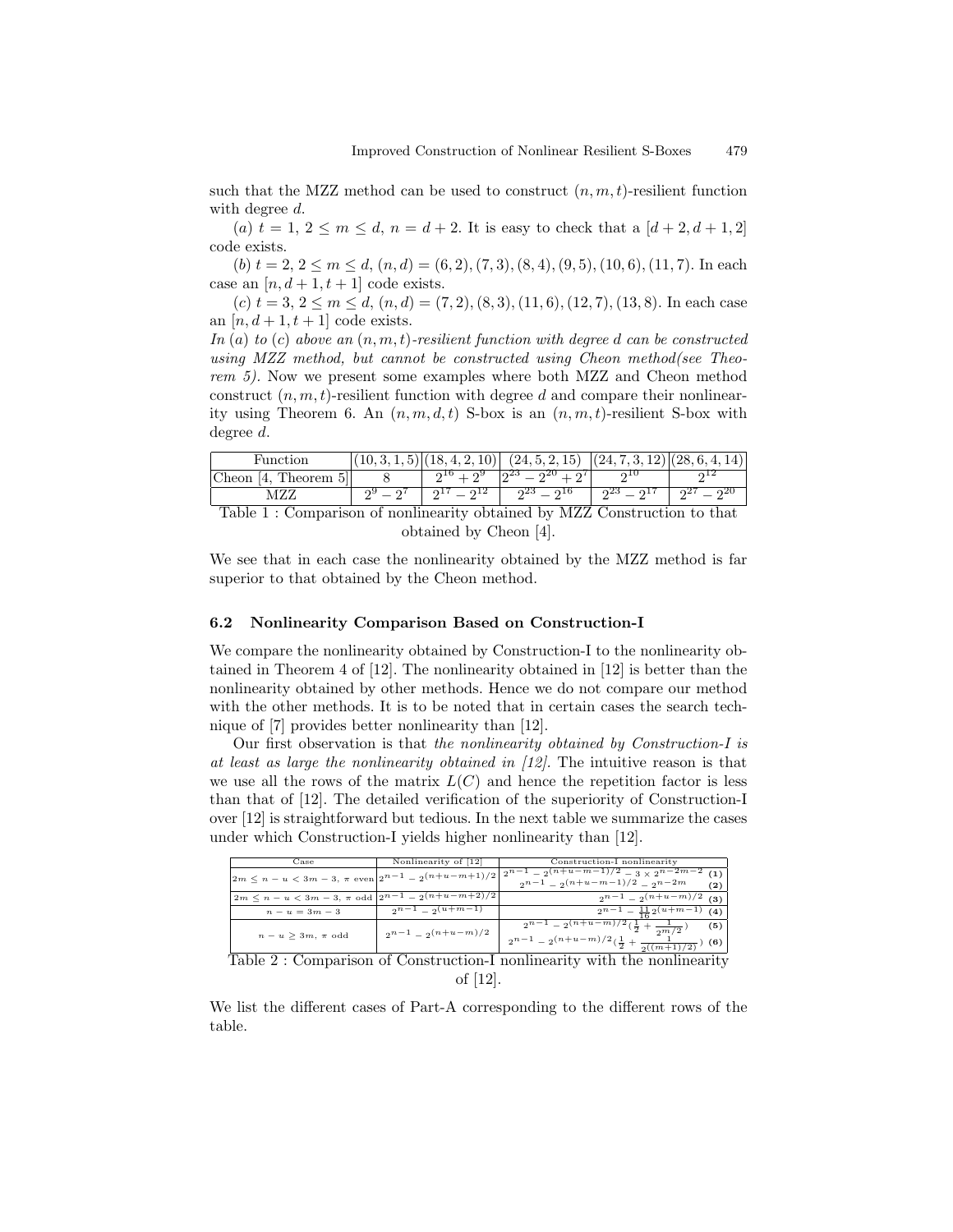(1) Case 3(d)(ii)first item; (2) Case 3(d)(iv); (3) Case 3(d)(i) and Case 3(d)(iii); (4) Case 3(d)(ii)first item; (5) Case 3(e)(iii),  $m > 2$  and Case 3(e)(ii),  $m > 2$ ;

(6) Case 3(e)(iv),  $m > 1$ .

In Tables 3 to 5 we provide some concrete examples of cases where the nonlinearity obtained by Construction-I is better than that obtained by [12]. Each entry of Tables 3 to 5 is of the form  $(a, b)$ , where a is the nonlinearity obtained by [12] and b is the nonlinearity obtained by Construction-I.

The linear codes used in Table 3 are  $[5, 4, 2]$ ,  $[7, 4, 3]$  and  $[8, 4, 4]$ . The 2nd, 4th, and 6th rows give the nonlinearity of  $(n, m, t)$ -resilient functions corresponding to the codes  $[5, 4, 2]$ ,  $[7, 4, 3]$  and  $[8, 4, 4]$  respectively for different values of n.

| $n=13$                                                                           | $n = 14$  | $n_{\rm{1}}=17$ | $n = 19$ |  |  |  |
|----------------------------------------------------------------------------------|-----------|-----------------|----------|--|--|--|
|                                                                                  |           |                 |          |  |  |  |
| $n=15$                                                                           | $n = 16$  | $n = 19$        | $n = 21$ |  |  |  |
| $\sqrt{2}$                                                                       |           |                 |          |  |  |  |
| $n = 16$                                                                         | $n = 17$  | $n = 20$        | $n=22$   |  |  |  |
| (010                                                                             | $(2^{10}$ | 7919            |          |  |  |  |
| Comparison of Construction-I nonlinearity with [12] for $m = 4$ and<br>'Table 3- |           |                 |          |  |  |  |

resiliency  $= 1, 2, 3$ .

The linear codes used in Table 4 are  $[6, 5, 2]$ ,  $[9, 5, 3]$  and  $[10, 5, 4]$ .

| $n = 16$ | $n = 17$ | $n = 18$                                                                     |  |
|----------|----------|------------------------------------------------------------------------------|--|
|          |          |                                                                              |  |
| $n = 19$ | $n = 20$ | $n = 21$                                                                     |  |
|          |          |                                                                              |  |
| $n=18$   | $n = 19$ | $n = 20$                                                                     |  |
|          | (910     | (0.15)                                                                       |  |
|          |          | Table 4: Comparison of Construction I nonlinearity with [19] for $m = 5$ and |  |

Table 4: Comparison of Construction-I nonlinearity with  $|12|$  for  $m = 5$  and resiliency  $= 1, 2, 3$ .

The linear codes used in Table 5 are  $[7, 6, 2]$ ,  $[10, 6, 3]$  and  $[10, 6, 4]$ .

| $n =$                                             | $n=20$                                              | $n=21$                                              | $n = 22$ |
|---------------------------------------------------|-----------------------------------------------------|-----------------------------------------------------|----------|
|                                                   |                                                     |                                                     |          |
| $n=22$                                            | $n = 23$                                            | $n = 24$                                            | $n = 25$ |
|                                                   |                                                     |                                                     |          |
| $n=22$                                            | $=23$                                               | $n = 24$                                            | $n = 25$ |
|                                                   |                                                     |                                                     |          |
| $\sim$<br>--<br>- - -<br>$\overline{\phantom{a}}$ | $\sim$<br>$\sim$ $\sim$<br>the contract of the con- | $\cdots$ $\cdots$ $\cdots$ $\cdots$<br>$\sim$<br>-- | $\sim$   |

Table 5 : Comparison of Construction-I nonlinearity with [12] for  $m = 6$  and resiliency =  $1, 2, 3$ .

Nonlinearity of  $(36, 8, t)$  resilient S-box has been used as very important examples in [8, 7, 12]. Now we compare our nonlinearity with those.

|           |                   |                                                                                                                                                                                                                                               | $2^{35} - 2^{26}$ |  | $\lfloor 2^{35} - 2^{25} \rfloor 2^{35} - 2^{24} \rfloor$ $\lfloor 2^{35} - 2^{23} \rfloor$ |  |
|-----------|-------------------|-----------------------------------------------------------------------------------------------------------------------------------------------------------------------------------------------------------------------------------------------|-------------------|--|---------------------------------------------------------------------------------------------|--|
|           | $2^{35} - 2^{22}$ |                                                                                                                                                                                                                                               |                   |  | $2^{35} - 2^{23}$ $ 2^{35} - 2^{22} 2^{35} - 2^{22} $ $2^{35} - 2^{21}$ $ 2^{35} - 2^{21} $ |  |
| <b>12</b> |                   | $\lfloor 2^{35} - 2^{25} \rfloor$ $\lfloor 2^{35} - 2^{24} \rfloor$ $\lfloor 2^{35} - 2^{23} \rfloor$ $\lfloor 2^{35} - 2^{23} \rfloor$ $\lfloor 2^{35} - 2^{20} \rfloor$ $\lfloor 2^{35} - 2^{20} \rfloor$ $\lfloor 2^{35} - 2^{18} \rfloor$ |                   |  |                                                                                             |  |
|           |                   | $12^{35} - 2^{24} \cdot 2^{35} - \frac{35}{64} \cdot 2^{24} \cdot 2^{35} - \frac{19}{32} \cdot 2^{23} \cdot 2^{35} - 2^{22} \cdot 2^{35} - 2^{20} \cdot 2^{35} - \frac{9}{12} \cdot 2^{20} \cdot 2^{35} - 2^{18} \cdot 2^{35}$                |                   |  |                                                                                             |  |
| Codes     |                   | $[20, 8, 8]$   $[19, 8, 7]$   $[17, 8, 6]$   $[16, 8, 5]$   $[13, 8, 4]$   $[12, 8, 3]$   $[9, 8, 2]$                                                                                                                                         |                   |  |                                                                                             |  |

Table 6 : Comparison of nonlinearity of  $(36, 8, t)$ -resilient S-boxes using different methods.

The results of [7] are not constructive. They show that resilient S-box with such parameter exist. Note that, except for resiliencies of order 1 and 3 our nonlinearity is better than nonlinearity of [12]. It should also be noted that in all the cases we provide construction with currently best known nonlinearity.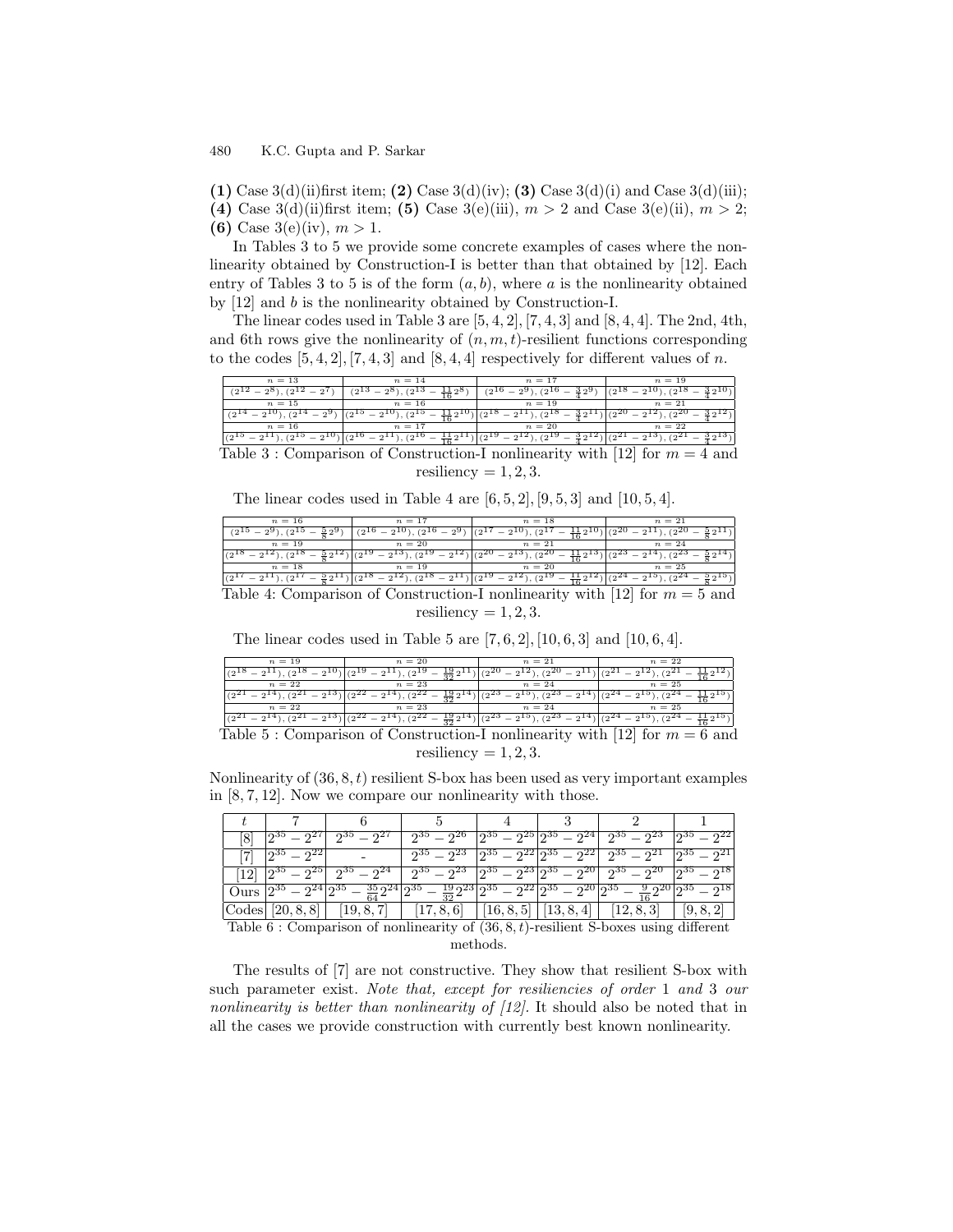# 7 Conclusion

In this paper we consider the construction of nonlinear resilient S-boxes. We prove that the correlation immunity of a resilient S-box is preserved under composition with an arbitrary Boolean function. Our main contribution is to obtain two construction methods for nonlinear resilient S-boxes. The first construction is a simple modification of an elegant construction due to Zhang and Zheng [20]. This provides  $(n, m, t)$ -resilient S-boxes with degree  $d > m$ . We prove that the modified Zhang Zheng construction is superior to the only previously known construction [4] which provided degree  $d > m$ . Our second construction is based on concatenation of small affine function to build nonlinear resilient S-boxes. We sharpen the technique to construct  $(n, m, t)$ -resilient S-boxes with the currently best known nonlinearity.

# References

- 1. C. Bennett, G. Brassard and J. Robert. Privacy Amplification by Public Discussion. SIAM Journal of Computing, volume 17, pages 210–229, 1988.
- 2. P. Camion, C. Carlet, P. Charpin and N. Sendrier . On correlation immune functions. In Advances in Cryptology - CRYPT0 1991, pages 86–100, Lecture Notes in Computer Science, Springer-Verlag, 1992.
- 3. S. Chee, S. Lee, D. Lee and S. H. Sung . On the correlation immune functions and their nonlinearity. In Advances in Cryptology - Asiacrypt 1996, pages 232–243, Lecture Notes in Computer Science, Springer-Verlag, 1996.
- 4. Jung Hee Cheon. Nonlinear Vector Resilient Functions. In Advances in Cryptology - CRYPTO 2001, pages 458–469, Lecture Notes in Computer Science, Springer-Verlag, 2001.
- 5. B. Chor, O. Goldreich, J. Hastad, J. Friedman, S. Rudich and R. Smolensky. The Bit Extraction Problem or t-resilient Functions. IEEE Symposium on Foundations of Computer Science, volume 26, pages 396–407, 1985.
- 6. Hans Dobbertin, Almost Perfect Nonlinear Power Functions on  $GF(2^n)$ : The Welch Case. IEEE Transactions on Information Theory, Vol 45 , No 4, pp. 1271-1275 , 1999.
- 7. T. Johansson and E. Pasalic. A construction of resilient functions with high nonlinearity. International Symposium on Information Theory, 2000.
- 8. K. Kurosawa, T. Satoh and K. Yamamoto. Highly nonlinear t-resilient functions . Journal of Universal Computer Science, vol.3, no. 6, pp. 721-729, Springer Publishing Company, 1997.
- 9. F. J. MacWillams and N. J. A. Sloane. The Theory of Error Correcting Codes. North Holland, 1977.
- 10. K. Nyberg. Perfect Nonlinear S-boxes. In Advances in Cryptology EUROCRYPT 1991, pages 378–386, Lecture Notes in Computer Science, Springer-Verlag, 1991.
- 11. K. Nyberg. Differentially uniform mapping for cryptography. In Advances in Cryptology - EUROCRYPT 1993, pages 55–65, Lecture Notes in Computer Science, Springer-Verlag, 1994.
- 12. E. Pasalic and S. Maitra. Linear Codes in Generalized Construction of Resilient Functions with Very High Nonlinearity. Earlier version in SAC 2001. To appear in IEEE Transactions on Information Theory.